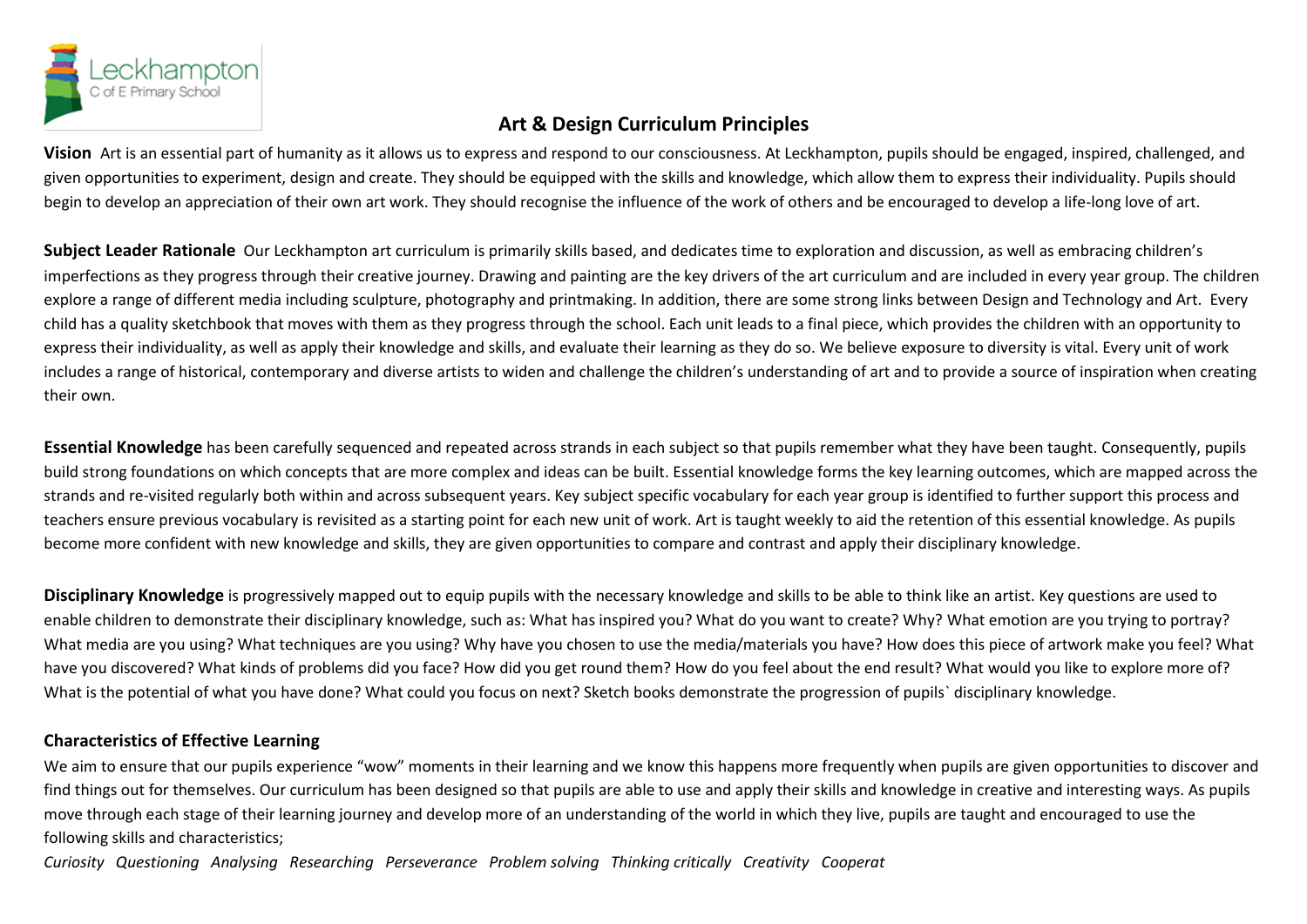| <b>Art and Design</b>                                                                                                                                                                                                                                                                                                                                                                                                                                                                                                                             |                                                                                                                                                                                      |                                                                           |                                                                                                                                                           |                  |                                                                                                                       |
|---------------------------------------------------------------------------------------------------------------------------------------------------------------------------------------------------------------------------------------------------------------------------------------------------------------------------------------------------------------------------------------------------------------------------------------------------------------------------------------------------------------------------------------------------|--------------------------------------------------------------------------------------------------------------------------------------------------------------------------------------|---------------------------------------------------------------------------|-----------------------------------------------------------------------------------------------------------------------------------------------------------|------------------|-----------------------------------------------------------------------------------------------------------------------|
|                                                                                                                                                                                                                                                                                                                                                                                                                                                                                                                                                   |                                                                                                                                                                                      |                                                                           | Year 1                                                                                                                                                    |                  |                                                                                                                       |
| Thinking like an artist: What has inspired you? What do you want to create? Why? What emotion are you trying to portray? What media are you using? What techniques<br>are you using? Why have you chosen to use the media/materials you have? How does this piece of artwork make you feel? What have you discovered? What kinds of<br>problems did you face? How did you get round them? How do you feel about the result? What would you like to explore more of? What is the potential of what you have<br>done? What could you focus on next? |                                                                                                                                                                                      |                                                                           |                                                                                                                                                           |                  |                                                                                                                       |
| Sentence stems when evaluating their own work or the work of others:<br>like the way you have<br>Next time I might<br>An idea I might use in my own work is                                                                                                                                                                                                                                                                                                                                                                                       |                                                                                                                                                                                      |                                                                           |                                                                                                                                                           |                  |                                                                                                                       |
| <b>Key Vocabulary:</b><br>mark marking, dots (stippling), hatching, cross-hatching, scribbles, spirals, graphite, charcoal, pastel, pencils, soft, hard, blend,<br>Primary, secondary, lighter, darker, thick, thin, mix, bright, dull, blend, cool, warm,<br>Sculpture, form, shape, colour, recycled, temporary/transient, hard, soft, rough, smooth, join, constructing, balance, pin, wrap, arrange, environment, natural, man-made<br>repeat, design, shape, detail, simplify, rotate, naturalistic, abstract, print, ink, roller            |                                                                                                                                                                                      |                                                                           |                                                                                                                                                           |                  |                                                                                                                       |
|                                                                                                                                                                                                                                                                                                                                                                                                                                                                                                                                                   | <b>Exploring and</b><br>developing ideas                                                                                                                                             | <b>Drawing</b>                                                            | <b>Painting</b>                                                                                                                                           | <b>Sculpture</b> | <b>Other Forms of Art and</b><br><b>Design</b>                                                                        |
| Autumn 1<br>Learning task: Drawing items<br>from observation and memory<br><b>Study of Artist.</b><br>*DT-joining techniques.<br>Making bookends (hammer<br>and nail). See DT plan.                                                                                                                                                                                                                                                                                                                                                               | Use sketchbooks to<br>experiment with<br>mark-making.<br><b>Begin to discuss</b><br>pieces of artwork that<br>they enjoy and<br>explain why.<br>Use sketchbooks to<br>develop ideas, | <b>Drawing</b><br>Use increasing control when holding a pencil.<br>marks. | To have confidence and freedom to represent what they can see or imagine.<br>To use a range of black and white media with purpose and increasing control. |                  | To explore mark marking e.g. dots (stippling), hatching, cross-hatching, scribbles, wavy lines, spirals, experimental |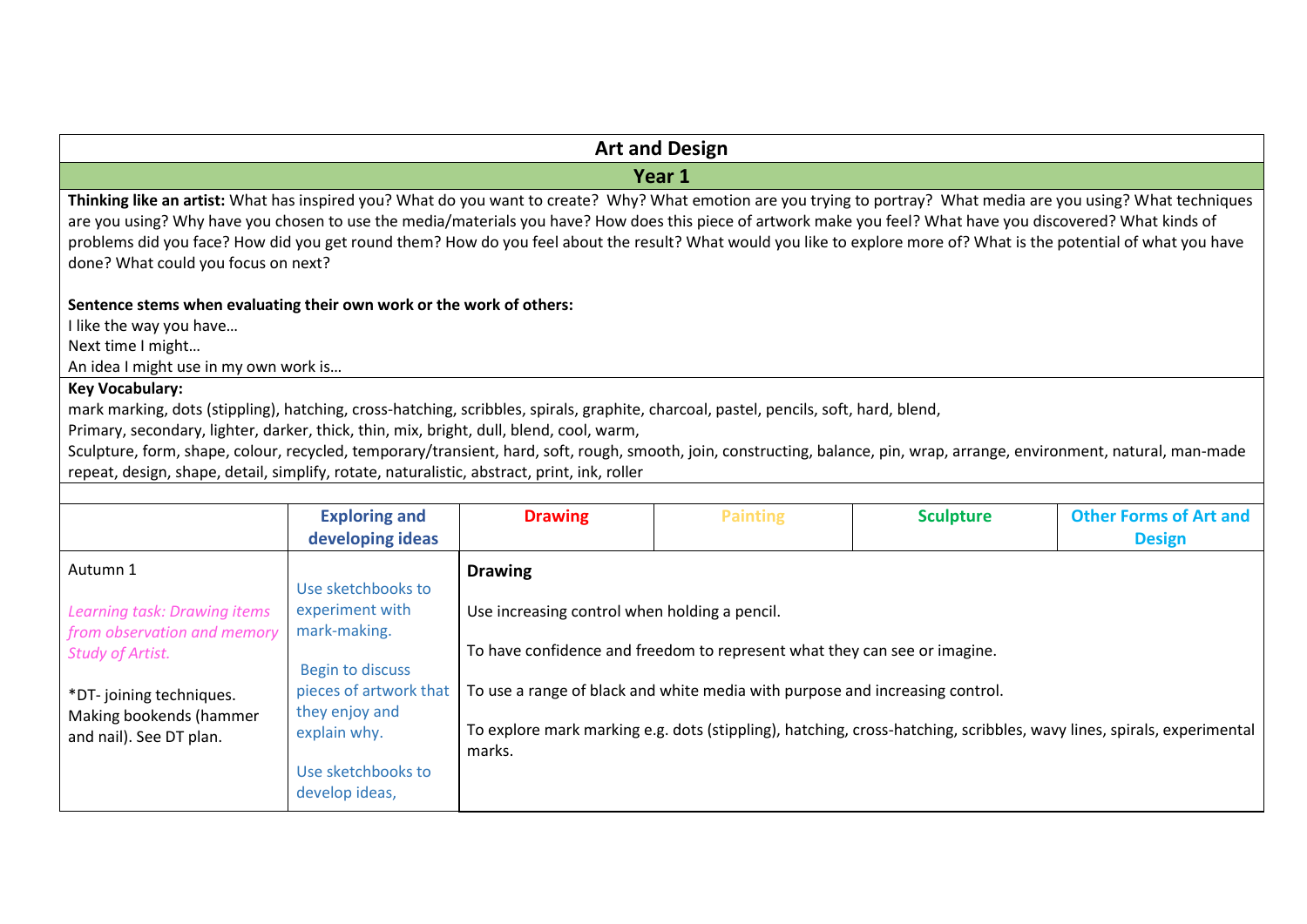|                                                                                                                                                                                                                                                   | exploring shape and<br>detail.                                                                                                                                                                                                                 | To use lines, mark making, pattern and blending techniques to create images from observation and memory.                                                                                                                                                                                                                                                                                                                                                      |
|---------------------------------------------------------------------------------------------------------------------------------------------------------------------------------------------------------------------------------------------------|------------------------------------------------------------------------------------------------------------------------------------------------------------------------------------------------------------------------------------------------|---------------------------------------------------------------------------------------------------------------------------------------------------------------------------------------------------------------------------------------------------------------------------------------------------------------------------------------------------------------------------------------------------------------------------------------------------------------|
| Autumn 2<br>Flowers<br>Learning task: Painting<br>flowers from observation,<br>memory and imagination.<br>*DT-joining techniques.<br>Making book ends (hammer<br>and nail). See DT plan.                                                          | Begin to experiment<br>with mark-making,<br>style or colour choice<br>inspired from an<br>artist's work.<br>To begin to evaluate<br>their own work and<br>others by saying what<br>they like about it.                                         | <b>Painting</b><br>To mix secondary colours using primary colours.<br>To begin to accurately mix colours to create a representation of a sunflower.<br>To mix colours to create their own imaginary flowers using paint.<br>To mix colours to create different tones.<br>To use increasing control when holding a paintbrush.<br>To begin to use a large brush for coverage and thin brush for detail.                                                        |
| Spring 1 & 2<br>Print-making inspired by<br>Nature<br>Learning task: Printmaking<br>which could be used on<br>garden accessories e.g.<br>gardening bag inspired by the<br>work of artists who have used<br>the natural world in their<br>designs. | Begin to describe<br>similarities and<br>differences of artists'<br>work.<br>Use sketchbooks to<br>evaluate artists' work,<br>clearly explaining<br>likes and dislikes and<br>how the artists' work<br>will influence their<br>future artwork. | <b>Drawing and Printing</b><br>To draw from observation, then simplify drawings to create a clear and bold print design.<br>Explore printmaking using a variety of everyday objects.<br>Select appropriate printing tools (explored above) to create an image inspired by nature.<br>Consider use of space to translate images onto medium, e.g. fabric or canvas or paper.<br>Create prints that use repeated patterns in an abstract or naturalistic style. |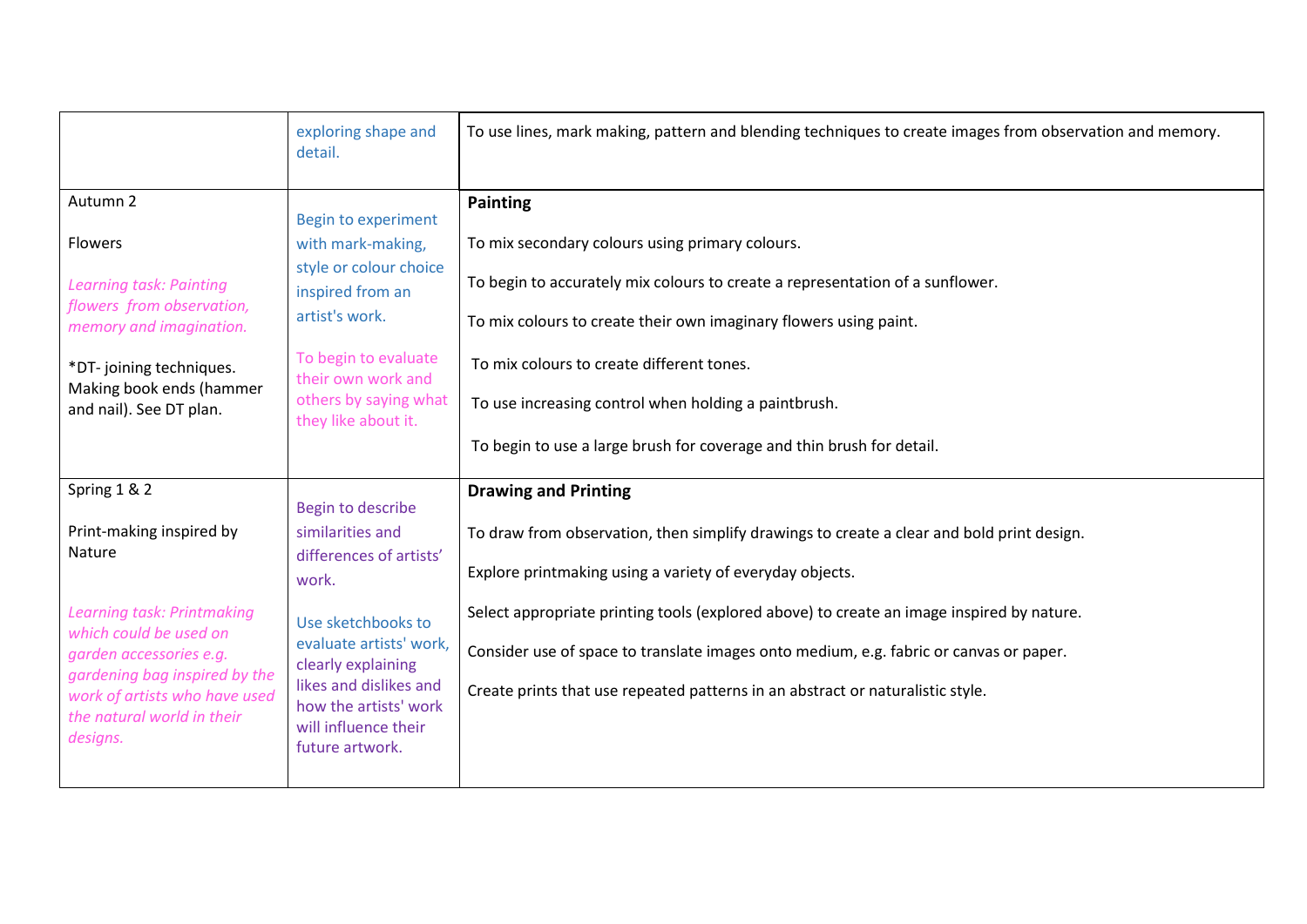| *DT-joining techniques         | Begin to understand     |                                                                                                                         |
|--------------------------------|-------------------------|-------------------------------------------------------------------------------------------------------------------------|
| (running stitch and knotting). | that different artistic |                                                                                                                         |
| See DT plan.                   | works are made by       |                                                                                                                         |
|                                | craftspeople from       |                                                                                                                         |
|                                | different cultures and  |                                                                                                                         |
|                                | times.                  |                                                                                                                         |
|                                |                         |                                                                                                                         |
| Summer 1&2                     |                         | <b>Sculpture</b>                                                                                                        |
|                                | Use sketchbooks to      |                                                                                                                         |
|                                | evaluate artists' work, | To understand and describe what a sculpture is.                                                                         |
| Learning task: recreate        | clearly explaining      |                                                                                                                         |
| temporary artwork using        | likes and dislikes and  | To learn to join or position natural objects through placing, balancing, wrapping, overlapping and pinning.             |
| natural materials and the      | how the artists' work   |                                                                                                                         |
| work of Andy Goldsworth as     | will influence their    | To understand that sculptures can be temporary.                                                                         |
| inspiration.                   | future artwork.         |                                                                                                                         |
|                                |                         | To use materials (e.g. leaves, twigs, stones, flowers) to be able to share ideas from imagination in the form of        |
| Trip to Nature in Art          | To learn about artists  | sculpture.                                                                                                              |
|                                | who use sculpture to    |                                                                                                                         |
| *DT-joining techniques         | express ideas related   | To begin to consider shape, form and colour when creating sculptures.                                                   |
| (wrapping and pinning (with    | to nature.              |                                                                                                                         |
| natural materials and wire).   |                         | To select and use natural materials to create a sculpture, using skills such as placing, balancing, pinning (e.g. using |
|                                | Begin to understand     | small sticks to pin leaves into the ground), wrapping and overlapping.                                                  |
|                                | that different artistic |                                                                                                                         |
|                                | works are made by       |                                                                                                                         |
|                                | craftspeople from       |                                                                                                                         |
|                                | different cultures and  |                                                                                                                         |
|                                | times.                  |                                                                                                                         |
|                                |                         |                                                                                                                         |
|                                | To begin to evaluate    |                                                                                                                         |
|                                | their own work,         |                                                                                                                         |
|                                | identifying successes   |                                                                                                                         |
|                                | and what they might     |                                                                                                                         |
|                                | change next time.       |                                                                                                                         |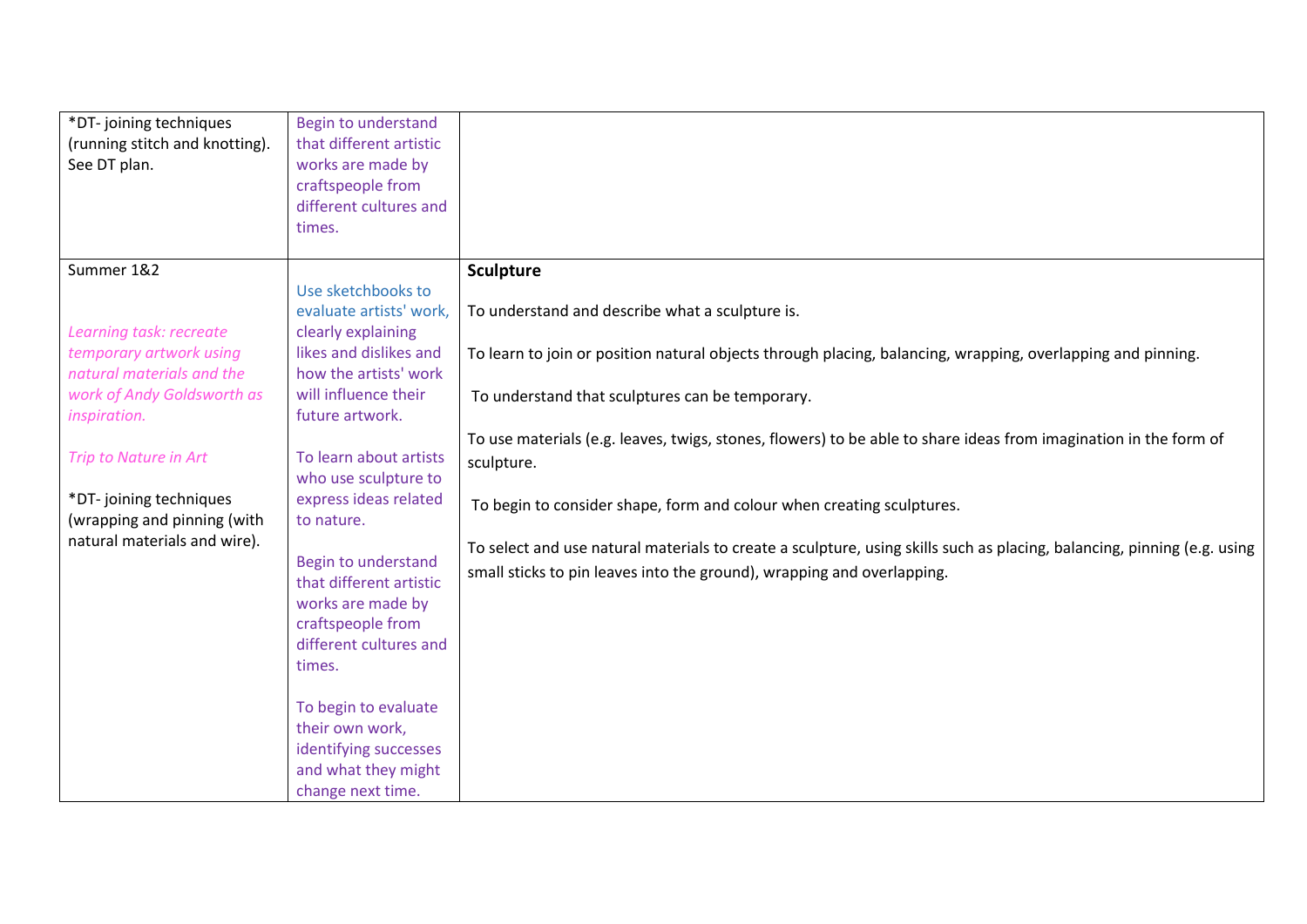| <b>Focus artists</b>                                                                                                                              |                                                                                                                                                     |                                                                                                                                           |  |  |
|---------------------------------------------------------------------------------------------------------------------------------------------------|-----------------------------------------------------------------------------------------------------------------------------------------------------|-------------------------------------------------------------------------------------------------------------------------------------------|--|--|
| <b>Historic Artists</b><br>Van Gogh (Drawing/painting)<br>$\bullet$<br>Giuseppe Arcimboldo (Drawing/painting)<br><b>William Morris (Printing)</b> | <b>Contemporary Artists</b><br>Andy Goldsworthy (Sculpture)<br>Paul Klee (Drawing)<br>Orla Kiely (Printing)<br>Cath Kidston (Printing)<br>$\bullet$ | Diverse Artists<br>Kerri Ambrosino (Painting)<br>Ashanti People-Adinkra (Printing)<br>Indian tradition of Rangoli patterns<br>(Sculpture) |  |  |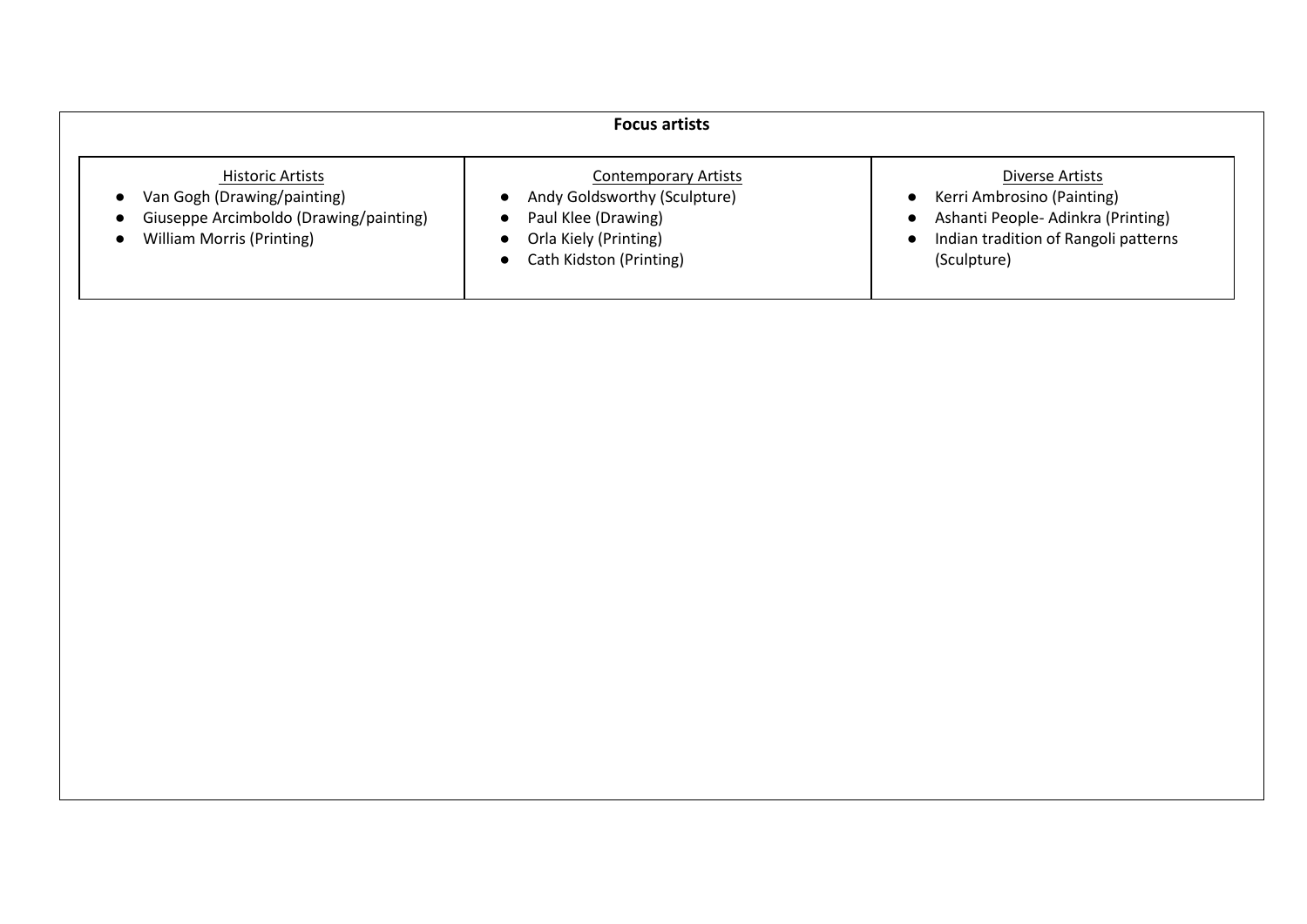|                                                                                                                                                                                                                                                                                                                                                                                                                                                                                                                                                   | <b>Art and Design</b>                                                   |                  |                                                                                                                                                                                         |                  |                                                |
|---------------------------------------------------------------------------------------------------------------------------------------------------------------------------------------------------------------------------------------------------------------------------------------------------------------------------------------------------------------------------------------------------------------------------------------------------------------------------------------------------------------------------------------------------|-------------------------------------------------------------------------|------------------|-----------------------------------------------------------------------------------------------------------------------------------------------------------------------------------------|------------------|------------------------------------------------|
|                                                                                                                                                                                                                                                                                                                                                                                                                                                                                                                                                   |                                                                         |                  | Year <sub>2</sub>                                                                                                                                                                       |                  |                                                |
| Thinking like an artist: What has inspired you? What do you want to create? Why? What emotion are you trying to portray? What media are you using? What techniques<br>are you using? Why have you chosen to use the media/materials you have? How does this piece of artwork make you feel? What have you discovered? What kinds of<br>problems did you face? How did you get round them? How do you feel about the result? What would you like to explore more of? What is the potential of what you have<br>done? What could you focus on next? |                                                                         |                  |                                                                                                                                                                                         |                  |                                                |
| Sentence stems when evaluating their own work or the work of others:<br>I like the way you have<br>Next time I might<br>An idea I might use in my own work is                                                                                                                                                                                                                                                                                                                                                                                     |                                                                         |                  |                                                                                                                                                                                         |                  |                                                |
| <b>Key Vocabulary:</b>                                                                                                                                                                                                                                                                                                                                                                                                                                                                                                                            |                                                                         |                  |                                                                                                                                                                                         |                  |                                                |
| Design, bend, lash, bind, thread, splice, weave, knot, tie, masking tape, place, position,<br>line, wash, geometric, tint, tone, texture, line, perspective, background,                                                                                                                                                                                                                                                                                                                                                                          |                                                                         |                  |                                                                                                                                                                                         |                  |                                                |
|                                                                                                                                                                                                                                                                                                                                                                                                                                                                                                                                                   | <b>Exploring and</b><br>developing ideas                                | <b>Drawing</b>   | <b>Painting</b>                                                                                                                                                                         | <b>Sculpture</b> | <b>Other Forms of Art and</b><br><b>Design</b> |
| Autumn 1&2<br>Sculpture using everyday and<br>recycled materials                                                                                                                                                                                                                                                                                                                                                                                                                                                                                  | <b>Become increasingly</b><br>confident to describe<br>similarities and | <b>Drawing</b>   | Begin to produce a number of simple line drawings to base their work on and annotate these simply to explain<br>their ideas/sources of inspiration/joining techniques they plan to use. |                  |                                                |
|                                                                                                                                                                                                                                                                                                                                                                                                                                                                                                                                                   | differences of artists'<br>work.                                        | <b>Sculpture</b> |                                                                                                                                                                                         |                  |                                                |
| Learning task: Create<br><b>Become increasingly</b><br>group/whole class sculpture(s)<br>Explore joining techniques and possible materials needed to create own sculpture e.g. wrapping, threading, hole<br>confident to discuss<br>using everyday or recycled<br>punching, knotting, weaving, splicing, etc.<br>pieces of artwork that<br>materials to be displayed in                                                                                                                                                                           |                                                                         |                  |                                                                                                                                                                                         |                  |                                                |
| school. This could be a<br>temporary piece that is                                                                                                                                                                                                                                                                                                                                                                                                                                                                                                | they enjoy and justify<br>reasons why.                                  |                  | Use a range of joining techniques (above) to create a 3D sculpture out of everyday and recycled items.                                                                                  |                  |                                                |
| photographed by the children<br>as a record or a more<br>permanent installation.                                                                                                                                                                                                                                                                                                                                                                                                                                                                  | In sketchbooks, using<br>other artists as<br>inspiration, plan and      | decisions made.  | Work collaboratively, successfully listening to the ideas of others when creating a group sculpture, justifying                                                                         |                  |                                                |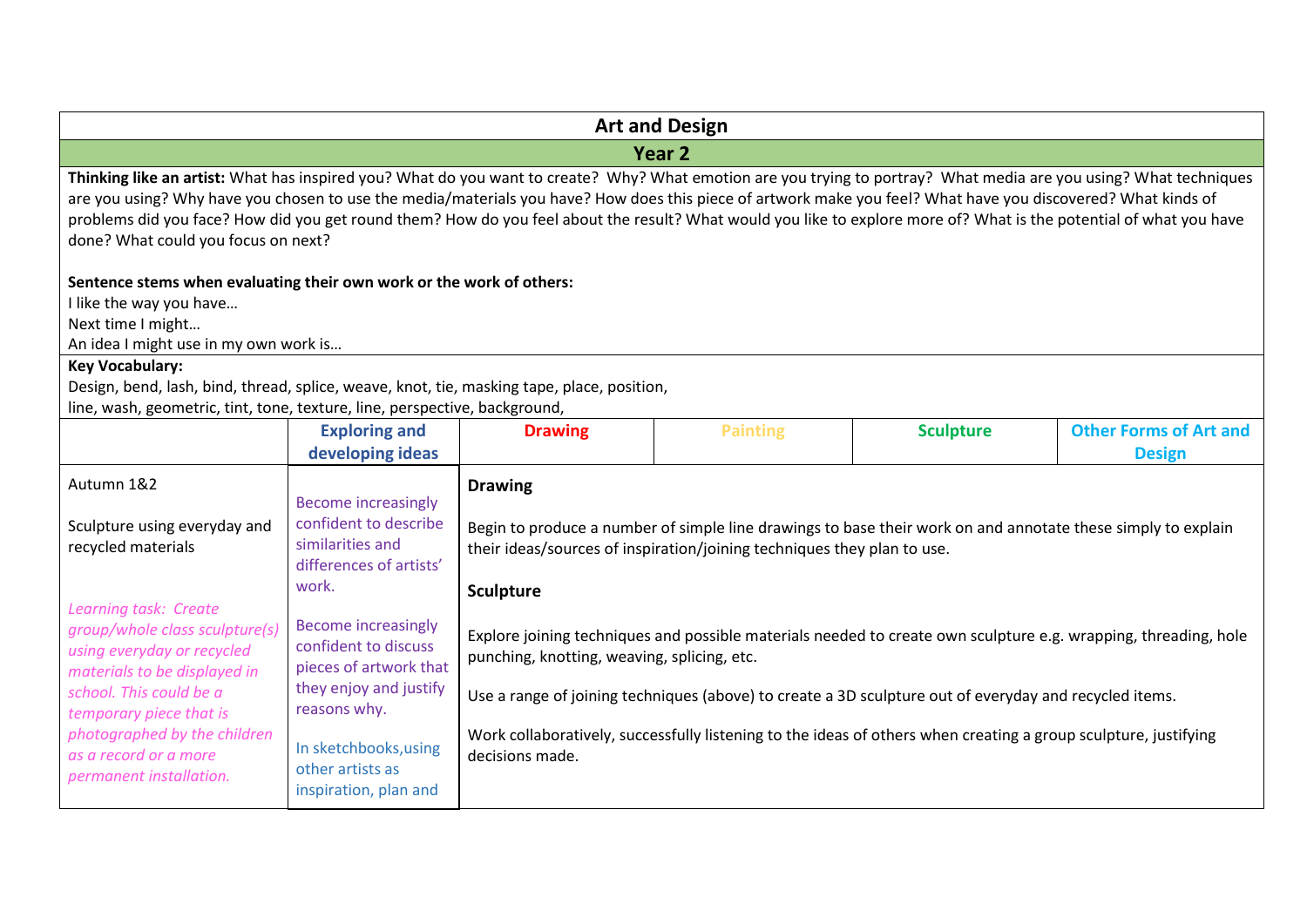| <b>Trip: visit Scrapstore</b><br>Gloucester. Children take part<br>in workshop creating<br>sculptures out of recycled<br>materials. | record their sculpture<br>designs, justifying<br>choices made.<br>Record any changes<br>made to their designs<br>and explain why these<br>choices were made. | <b>Other Forms of Art and Design (Photography)</b><br>To be able to take an image of their sculpture using an ipad as a creative record of their work.                                                       |
|-------------------------------------------------------------------------------------------------------------------------------------|--------------------------------------------------------------------------------------------------------------------------------------------------------------|--------------------------------------------------------------------------------------------------------------------------------------------------------------------------------------------------------------|
| Spring 1&2                                                                                                                          | Use sketchbooks to                                                                                                                                           | <b>Drawing</b>                                                                                                                                                                                               |
| Abstract Art                                                                                                                        | experiment with<br>mark-making,                                                                                                                              | To experiment with fine liners, marker pens and pastels to add detail to paintings.                                                                                                                          |
| Learning task: To create<br>abstract art taking inspiration                                                                         | creating different<br>tone and exploring                                                                                                                     | <b>Painting</b>                                                                                                                                                                                              |
| from the focus artists.<br><b>Experimenting with new</b>                                                                            | blending techniques.                                                                                                                                         | To know how to create a wash for the background before applying main shapes and details in paint.                                                                                                            |
| techniques and styles, then                                                                                                         | Use sketchbooks to<br>evaluate artists' work                                                                                                                 | To begin to understand that work can be reworked and revisited many times until desired effect is achieved.                                                                                                  |
| revisiting their work to apply<br>some of these to create a final<br>piece.                                                         | making links between<br>the similarities and<br>differences of other                                                                                         | To mix a range of secondary colours using primary colours (using a palette of 2 blues, 2 reds, 2 yellows and white<br>to create a variety of tints (making colour lighter) and tones (making colour darker). |
|                                                                                                                                     | artists' work within                                                                                                                                         | To use pattern, shape and space to create an abstract painting.                                                                                                                                              |
|                                                                                                                                     | the same art<br>movement.                                                                                                                                    | To hold a paintbrush correctly and with control.                                                                                                                                                             |
|                                                                                                                                     | Begin to select<br>preferred styles or                                                                                                                       | To use a large brush for coverage and thin brush for detail.                                                                                                                                                 |
|                                                                                                                                     | colour choices                                                                                                                                               |                                                                                                                                                                                                              |
|                                                                                                                                     | (evaluated above)<br>and use these styles                                                                                                                    |                                                                                                                                                                                                              |
|                                                                                                                                     | to influence their own                                                                                                                                       |                                                                                                                                                                                                              |
|                                                                                                                                     | work.                                                                                                                                                        |                                                                                                                                                                                                              |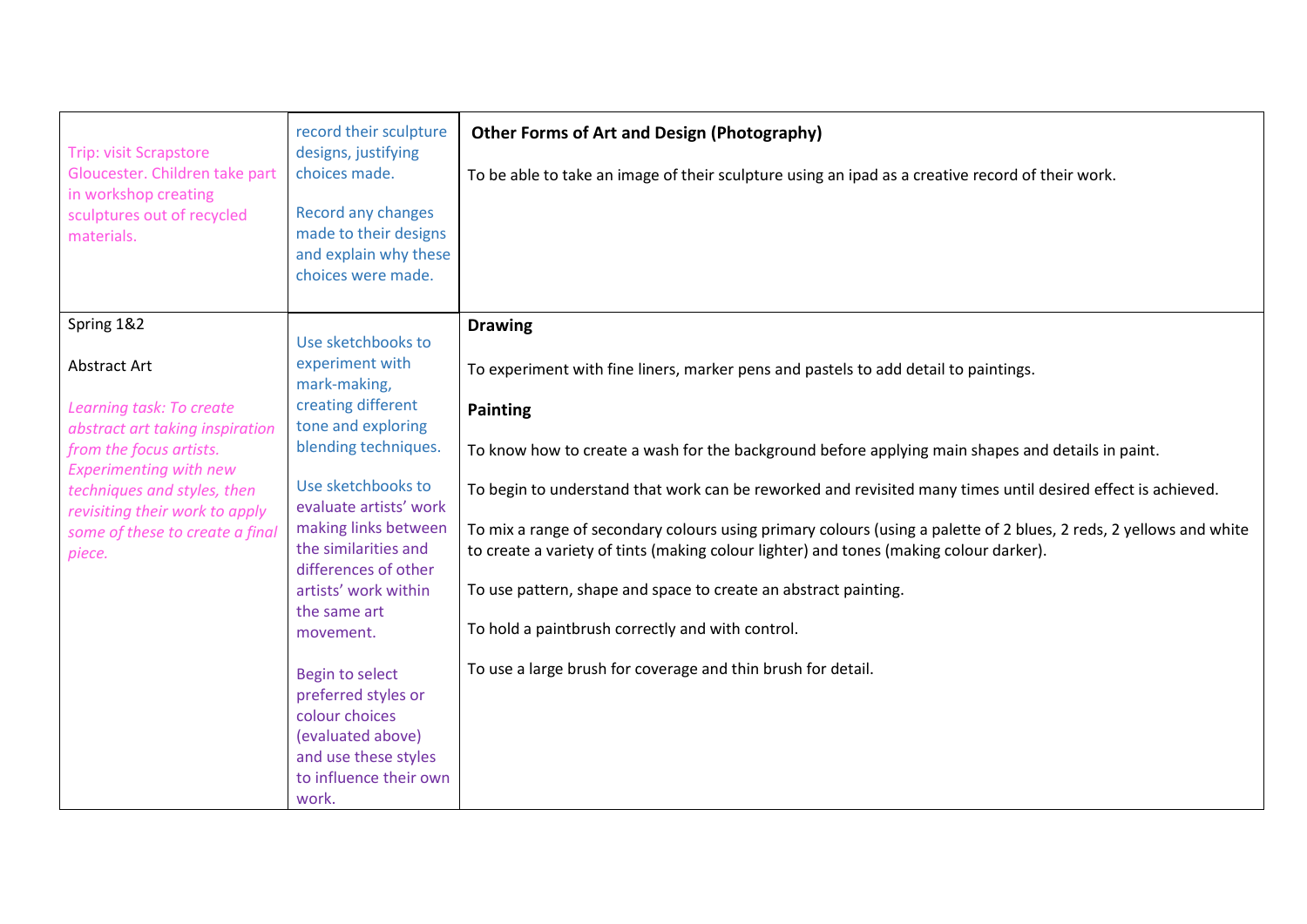|                                                                                                                                                                                                                                                                                                                                                         | To begin to evaluate<br>their own work and<br>others by saying what<br>they like about it and                                                                                                                                                                                                                                                                                                                    |                                                                                                                                                                                                                                                                                                                                                                                                                                                                                                                          |
|---------------------------------------------------------------------------------------------------------------------------------------------------------------------------------------------------------------------------------------------------------------------------------------------------------------------------------------------------------|------------------------------------------------------------------------------------------------------------------------------------------------------------------------------------------------------------------------------------------------------------------------------------------------------------------------------------------------------------------------------------------------------------------|--------------------------------------------------------------------------------------------------------------------------------------------------------------------------------------------------------------------------------------------------------------------------------------------------------------------------------------------------------------------------------------------------------------------------------------------------------------------------------------------------------------------------|
|                                                                                                                                                                                                                                                                                                                                                         | begin to justify why<br>they think this.                                                                                                                                                                                                                                                                                                                                                                         |                                                                                                                                                                                                                                                                                                                                                                                                                                                                                                                          |
| Summer 1&2                                                                                                                                                                                                                                                                                                                                              | Use sketchbooks to                                                                                                                                                                                                                                                                                                                                                                                               | <b>Drawing</b>                                                                                                                                                                                                                                                                                                                                                                                                                                                                                                           |
| Illustration<br>Learning task: Children to<br>illustrate a story, poem or<br>non-fiction text. Use the work<br>of well-known illustrators to<br>inspire children's own art<br>work.<br>Interview an illustrator about<br>their work (e.g. Mrs De-Bear -<br>member of Teaching staff who<br>has recently illustrated and<br>published a children's book) | experiment with<br>mark-making,<br>creating different<br>tones and exploring<br>blending techniques.<br>Use sketchbooks to<br>develop the<br>composition and<br>layout of illustrations.<br>Use sketchbooks to<br>evaluate artists' work<br>making links between<br>the similarities and<br>differences of other<br>artists' work.<br><b>Begin to experiment</b><br>with the techniques<br>and drawing styles of | Use control when holding a pencil or fine liner, sketching loosely, varying pressure to create different tones.<br>Use a range of drawing pencils and begin to note how the lines change depending on the softness of the lead.<br>Use lines, mark making, pattern and blending techniques to add detail to line drawings.<br>Create images from memory and experience, applying mark-making skills learnt.<br>To begin to develop a sense of perspective when drawing images i.e. large if close-up, small if far away. |
|                                                                                                                                                                                                                                                                                                                                                         | other illustrators from<br>different times and<br>cultures and use<br>elements of these to                                                                                                                                                                                                                                                                                                                       |                                                                                                                                                                                                                                                                                                                                                                                                                                                                                                                          |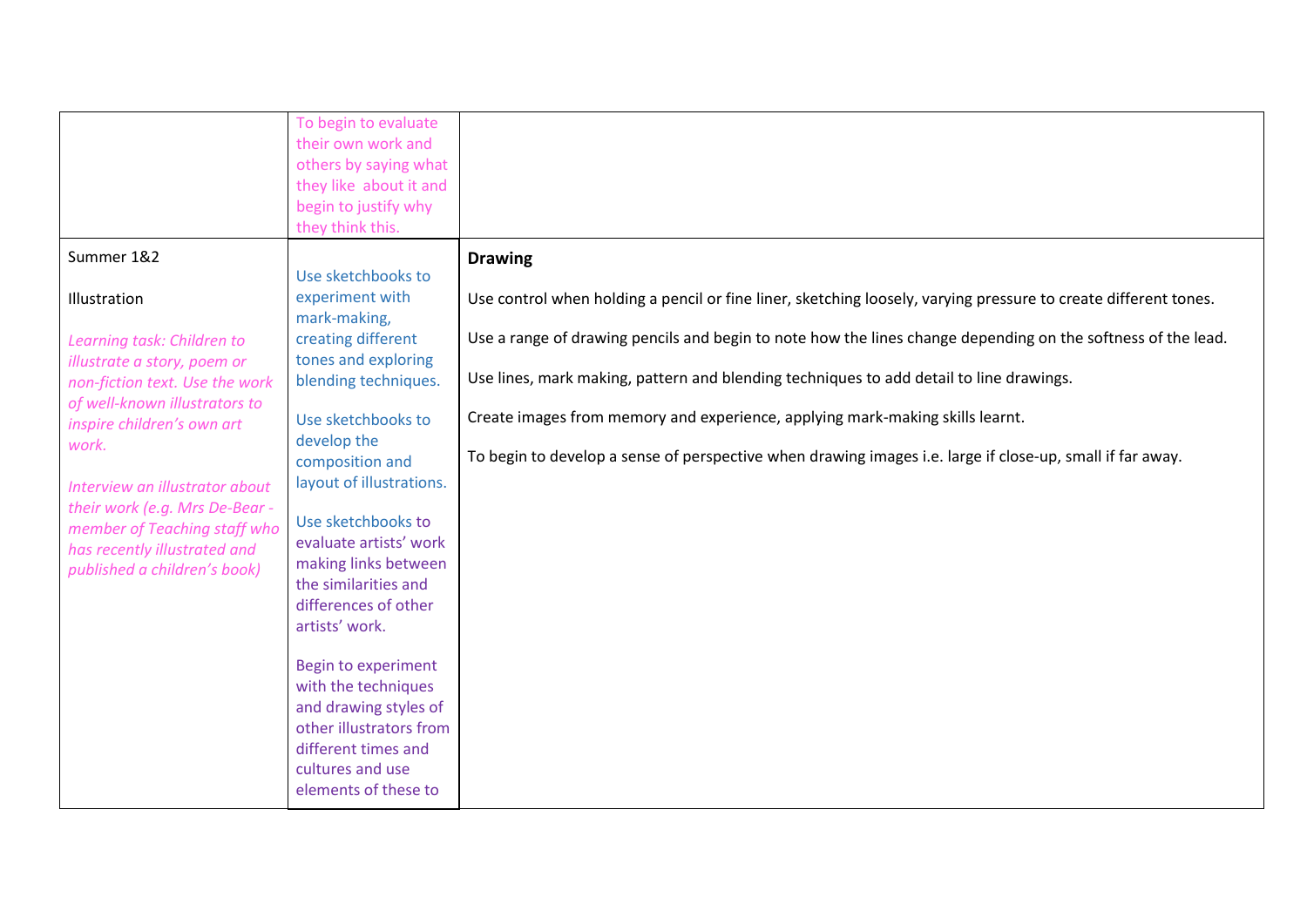|                                                                                                                   | influence their own<br>work.<br><b>Become increasingly</b><br>confident to discuss<br>pieces of artwork that<br>they enjoy and<br>explain why. |                                                                                                                                                                                                                                                               |                                                                                                                      |
|-------------------------------------------------------------------------------------------------------------------|------------------------------------------------------------------------------------------------------------------------------------------------|---------------------------------------------------------------------------------------------------------------------------------------------------------------------------------------------------------------------------------------------------------------|----------------------------------------------------------------------------------------------------------------------|
|                                                                                                                   |                                                                                                                                                | <b>Focus Artists</b>                                                                                                                                                                                                                                          |                                                                                                                      |
| <b>Historic Artists</b><br><b>Wassily Kandinsky (Painting)</b><br>E H Shepard (Drawing)<br>John Tenniel (Drawing) |                                                                                                                                                | <b>Contemporary Artists</b><br>Rothko (Painting)<br>c<br>Joan Miro (Painting)<br>$\bullet$<br>Sir Quentin Blake (Drawing)<br>$\bullet$<br>Chris Riddell (Drawing)<br>$\bullet$<br>Fredrico Uribe (Sculpture)<br>The Guerra de la Paz (Sculpture)<br>$\bullet$ | Diverse Artists<br>Alma Woodsey Thomas (Painting)<br>Alyana Cazalet (Painting)<br>Vik Muniz (Sculpture)<br>$\bullet$ |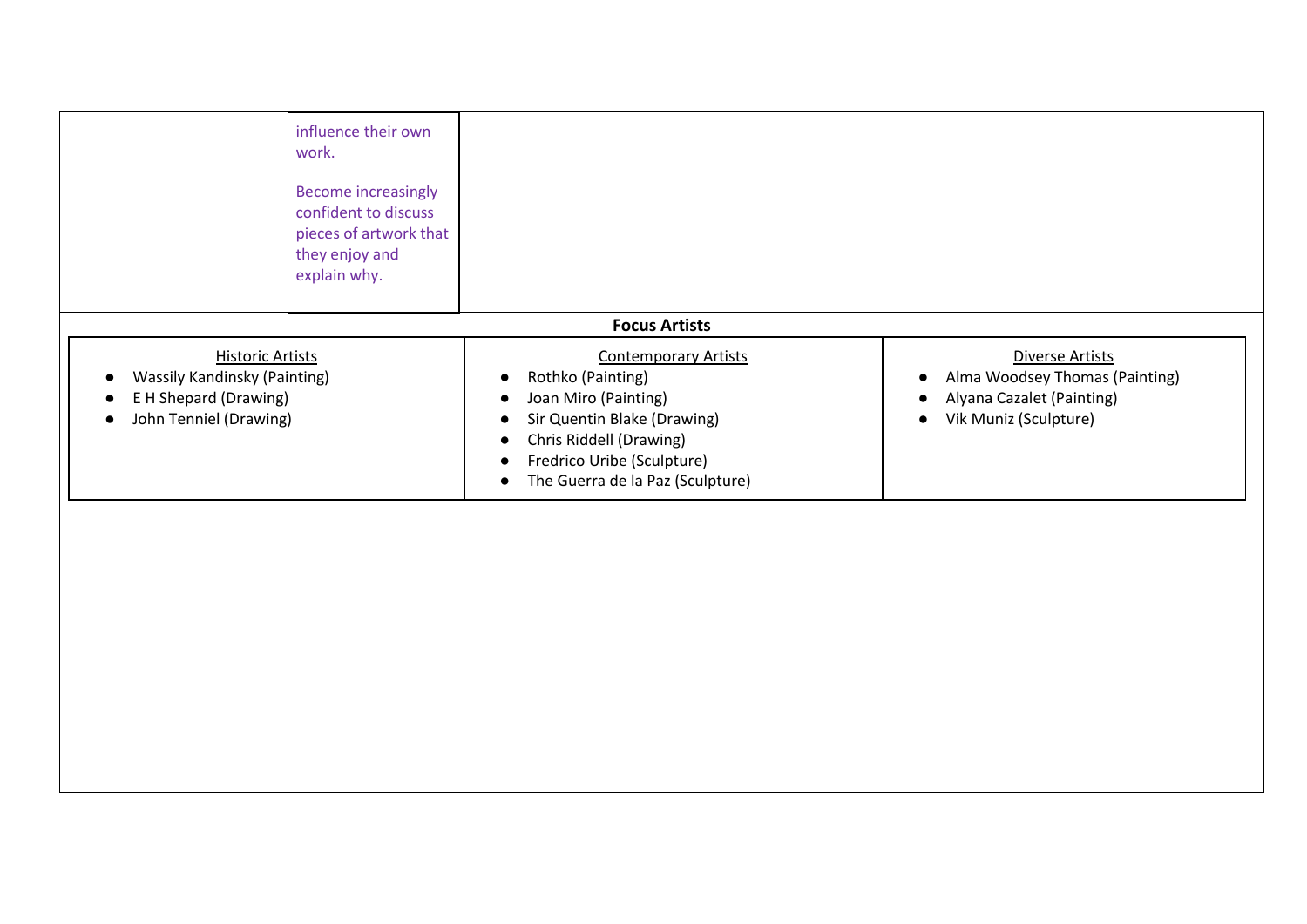|                                                                                                                                                                                                                                                                                                                                                                                                                                                                                                                                                   | <b>Art and Design</b>                    |                                                                                                                             |                                                                                  |                  |                               |
|---------------------------------------------------------------------------------------------------------------------------------------------------------------------------------------------------------------------------------------------------------------------------------------------------------------------------------------------------------------------------------------------------------------------------------------------------------------------------------------------------------------------------------------------------|------------------------------------------|-----------------------------------------------------------------------------------------------------------------------------|----------------------------------------------------------------------------------|------------------|-------------------------------|
|                                                                                                                                                                                                                                                                                                                                                                                                                                                                                                                                                   |                                          |                                                                                                                             | Year <sub>3</sub>                                                                |                  |                               |
| Thinking like an artist: What has inspired you? What do you want to create? Why? What emotion are you trying to portray? What media are you using? What techniques<br>are you using? Why have you chosen to use the media/materials you have? How does this piece of artwork make you feel? What have you discovered? What kinds of<br>problems did you face? How did you get round them? How do you feel about the result? What would you like to explore more of? What is the potential of what you have<br>done? What could you focus on next? |                                          |                                                                                                                             |                                                                                  |                  |                               |
| Sentence stems when evaluating their own work or the work of others:                                                                                                                                                                                                                                                                                                                                                                                                                                                                              |                                          |                                                                                                                             |                                                                                  |                  |                               |
| I like the way you have                                                                                                                                                                                                                                                                                                                                                                                                                                                                                                                           |                                          |                                                                                                                             |                                                                                  |                  |                               |
| Next time I might                                                                                                                                                                                                                                                                                                                                                                                                                                                                                                                                 |                                          |                                                                                                                             |                                                                                  |                  |                               |
| I prefer this piece/ the work ofbecause<br>An idea I might use in my own work is                                                                                                                                                                                                                                                                                                                                                                                                                                                                  |                                          |                                                                                                                             |                                                                                  |                  |                               |
| <b>Key Vocabulary:</b>                                                                                                                                                                                                                                                                                                                                                                                                                                                                                                                            |                                          |                                                                                                                             |                                                                                  |                  |                               |
| shadow, rubbing, smudging,                                                                                                                                                                                                                                                                                                                                                                                                                                                                                                                        |                                          |                                                                                                                             |                                                                                  |                  |                               |
| foreground, observation, , shade, stroke, compare, contrast, similarity, difference, technique, style,                                                                                                                                                                                                                                                                                                                                                                                                                                            |                                          |                                                                                                                             |                                                                                  |                  |                               |
| Portrait, observation, features, expression, pose, composition, proportion, tertiary, stroke, compare, contrast, similarity, difference, technique, style, historical, influence,                                                                                                                                                                                                                                                                                                                                                                 |                                          |                                                                                                                             |                                                                                  |                  |                               |
| inspiration, mixed media, message, symbols, foreground                                                                                                                                                                                                                                                                                                                                                                                                                                                                                            |                                          |                                                                                                                             |                                                                                  |                  | <b>Other Forms of Art and</b> |
|                                                                                                                                                                                                                                                                                                                                                                                                                                                                                                                                                   | <b>Exploring and</b><br>developing ideas | <b>Drawing</b>                                                                                                              | <b>Painting</b>                                                                  | <b>Sculpture</b> | <b>Design</b>                 |
|                                                                                                                                                                                                                                                                                                                                                                                                                                                                                                                                                   |                                          |                                                                                                                             |                                                                                  |                  |                               |
| Autumn 1                                                                                                                                                                                                                                                                                                                                                                                                                                                                                                                                          | To understand what a                     | <b>Drawing</b>                                                                                                              |                                                                                  |                  |                               |
| Landscape (drawing focus)                                                                                                                                                                                                                                                                                                                                                                                                                                                                                                                         | landscape is.                            |                                                                                                                             |                                                                                  |                  |                               |
|                                                                                                                                                                                                                                                                                                                                                                                                                                                                                                                                                   |                                          | To draw landscapes from first-hand observation e.g. Leckhampton Hill using a range of pencils and black and<br>white media. |                                                                                  |                  |                               |
| Learning task: Using their                                                                                                                                                                                                                                                                                                                                                                                                                                                                                                                        | To use sketchbooks in                    |                                                                                                                             |                                                                                  |                  |                               |
| class chair as an easel, set up                                                                                                                                                                                                                                                                                                                                                                                                                                                                                                                   | the outdoor                              | To begin to explore foreground, middleground and background in their observations.                                          |                                                                                  |                  |                               |
| drawing stations on field,                                                                                                                                                                                                                                                                                                                                                                                                                                                                                                                        | environment to<br>create a series of     |                                                                                                                             |                                                                                  |                  |                               |
| drawing the view of<br>Leckhampton Hill. Take                                                                                                                                                                                                                                                                                                                                                                                                                                                                                                     | sketches of                              |                                                                                                                             | To use mark making to represent different textures and forms within a landscape. |                  |                               |
| photographs as an aide                                                                                                                                                                                                                                                                                                                                                                                                                                                                                                                            | Leckhampton Hill                         | Photography                                                                                                                 |                                                                                  |                  |                               |
| memoire. Look at the                                                                                                                                                                                                                                                                                                                                                                                                                                                                                                                              | from observation.                        |                                                                                                                             |                                                                                  |                  |                               |
| composition of landscapes.                                                                                                                                                                                                                                                                                                                                                                                                                                                                                                                        |                                          |                                                                                                                             |                                                                                  |                  |                               |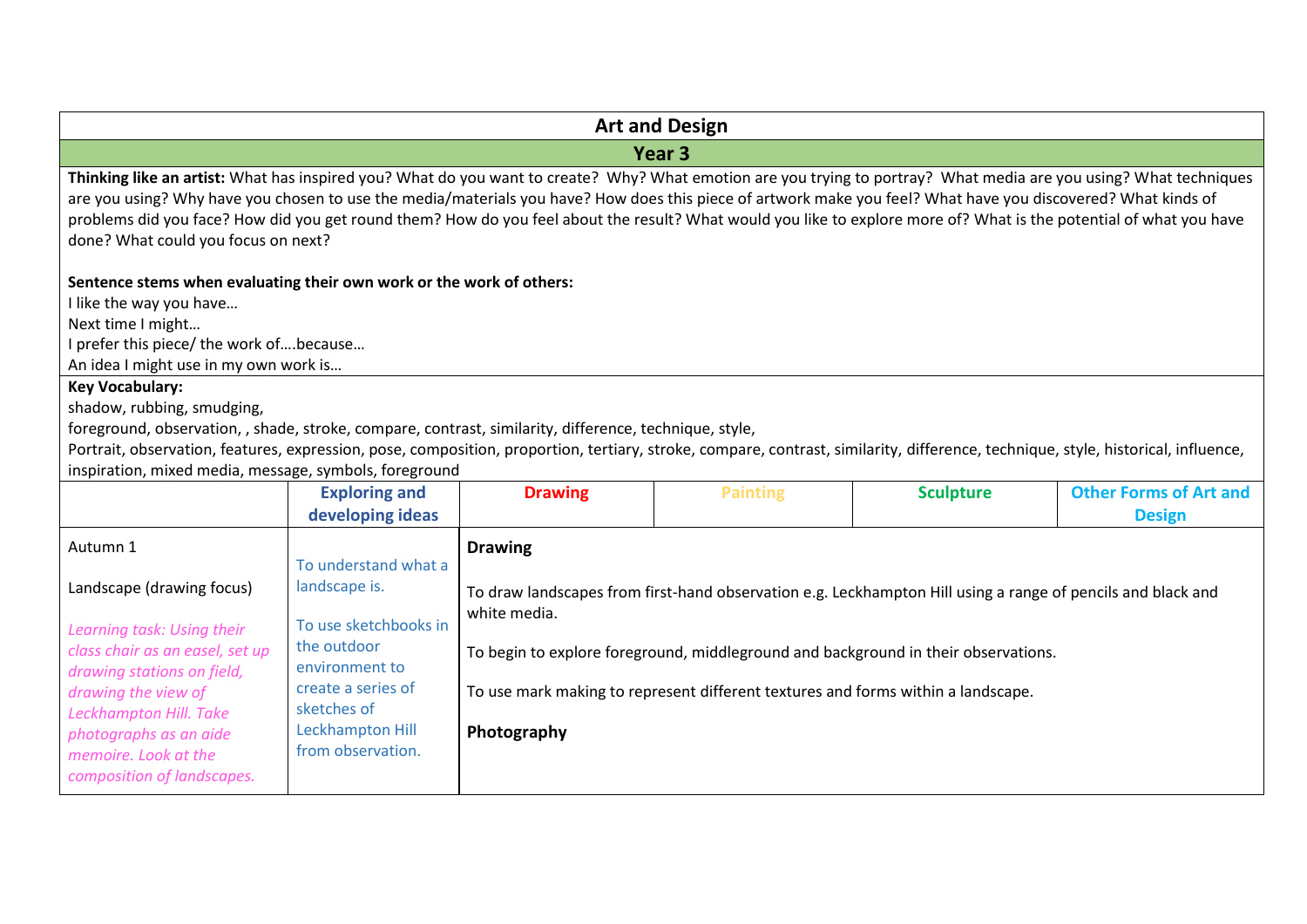|                                                             | To use sketchbooks to<br>develop an<br>understanding of<br>perspective and<br>composition.                                                             | To consider the basic composition of a photograph. What interesting landmarks/features do they want to include<br>in the picture?<br>To be able to use a view finder to help them frame a landscape. |
|-------------------------------------------------------------|--------------------------------------------------------------------------------------------------------------------------------------------------------|------------------------------------------------------------------------------------------------------------------------------------------------------------------------------------------------------|
|                                                             | To use sketchbooks to<br>compare and contrast<br>different artists and<br>to begin to<br>demonstrate how<br>their work has been<br>influenced by them. | To take an image of a landscape using an ipad to be used as an aide memoire for future landscape paintings and<br>drawings.                                                                          |
| Autumn 2                                                    |                                                                                                                                                        | <b>Painting</b>                                                                                                                                                                                      |
|                                                             | To experiment with                                                                                                                                     |                                                                                                                                                                                                      |
| Landscape ctd (painting focus)                              | the techniques used<br>by a range of artists.                                                                                                          | To confidently apply a wash to their work and understand why this technique is used before adding detail.                                                                                            |
| Learning task: Create own                                   |                                                                                                                                                        | To use a variety of brushes, experimenting with different sizes and ways of mark-making with them.                                                                                                   |
| landscape painting of                                       | To use sketchbooks to                                                                                                                                  |                                                                                                                                                                                                      |
| Leckhampton Hill using                                      | compare and contrast                                                                                                                                   | Use painting techniques to incorporate texture into their painting.                                                                                                                                  |
| sketches and photographs                                    | different artists and                                                                                                                                  |                                                                                                                                                                                                      |
| created in previous term.                                   | to begin to                                                                                                                                            | To experiment using watercolour and developing confidence when colour mixing.                                                                                                                        |
|                                                             | demonstrate how                                                                                                                                        | To begin to mix colours to their own specification.                                                                                                                                                  |
| Trip: Visit The Wilson with a<br>focus on local landscapes. | their work has been<br>influenced by them.                                                                                                             |                                                                                                                                                                                                      |
|                                                             |                                                                                                                                                        | To be able to simplify the main features of a landscape into simple shapes and blocks of colour to create an                                                                                         |
|                                                             | In sketchbooks,                                                                                                                                        | abstract landscape, justifying colour choices made.                                                                                                                                                  |
|                                                             | explore colour mixing                                                                                                                                  |                                                                                                                                                                                                      |
|                                                             | and colour matching                                                                                                                                    | <b>Drawing</b>                                                                                                                                                                                       |
|                                                             | using paint and<br>watercolours.                                                                                                                       | To enhance paintings by adding pastels with increasing control to small areas to add detail.                                                                                                         |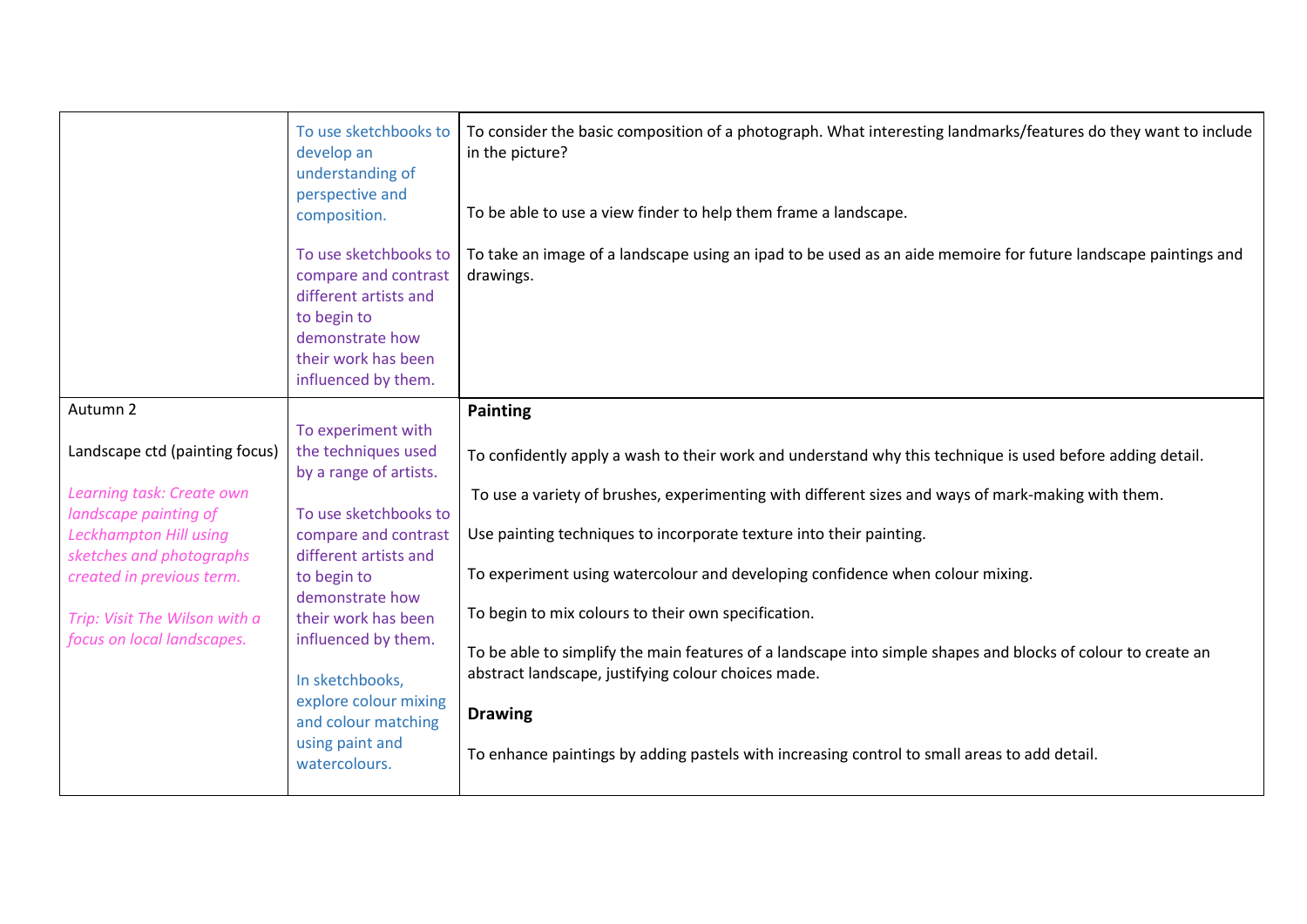|                                                                                                                                                        | <b>Record these</b><br>explorations (above)<br>in their sketchbooks,<br>annotating how the<br>colours were made<br>and their possible<br>uses.<br>In sketchbooks<br>experiment with<br>brushes of different<br>sizes and ways of<br>mark-making with<br>them. |                                                                                                                                                                                                                                                                                                                                                                                |
|--------------------------------------------------------------------------------------------------------------------------------------------------------|---------------------------------------------------------------------------------------------------------------------------------------------------------------------------------------------------------------------------------------------------------------|--------------------------------------------------------------------------------------------------------------------------------------------------------------------------------------------------------------------------------------------------------------------------------------------------------------------------------------------------------------------------------|
| Spring 1&2                                                                                                                                             | To understand what a                                                                                                                                                                                                                                          | <b>Drawing</b>                                                                                                                                                                                                                                                                                                                                                                 |
| Portraits (traditional)                                                                                                                                | portrait is.                                                                                                                                                                                                                                                  | Use pencil skills learnt so far to produce a series of closely observed drawings of the features of the human face.                                                                                                                                                                                                                                                            |
| Learning task: Create detailed<br>self-portraits using pencils,<br>then paint. Explore the<br>significance of the objects<br>included in the painting. | Compare and<br>contrast different<br>artists, their work and<br>begin to understand<br>the significance of                                                                                                                                                    | Using a mirror to closely observe and a range of drawing pencils, create a carefully observed self-portrait, filling<br>the page with their drawing. Apply techniques of stippling, hatching, cross-hatching, blending, shading, rubbing,<br>scribbling in their drawing and begin to select and use the techniques appropriately, justifying choices made.<br><b>Painting</b> |
| Create their own final piece,                                                                                                                          | their artwork.                                                                                                                                                                                                                                                |                                                                                                                                                                                                                                                                                                                                                                                |
| including their own objects.                                                                                                                           | In sketchbooks,<br>experiment with the<br>techniques used by a                                                                                                                                                                                                | Using paint, learn to create a range of skin tones by making tertiary colours (using varying amounts of yellow, red<br>and white) and hair etc (using varying amounts of red, blue, yellow) and use these to create the main features of<br>the face (in blocks of colour) and then details noted.                                                                             |
|                                                                                                                                                        | range of artists and<br>begin to use them in                                                                                                                                                                                                                  | Confidently select the appropriate brush size for main blocks of colour and detail and justify choices made.                                                                                                                                                                                                                                                                   |
|                                                                                                                                                        | their own work,                                                                                                                                                                                                                                               | Use brushes with increasing control, including a range of different techniques in their painting.                                                                                                                                                                                                                                                                              |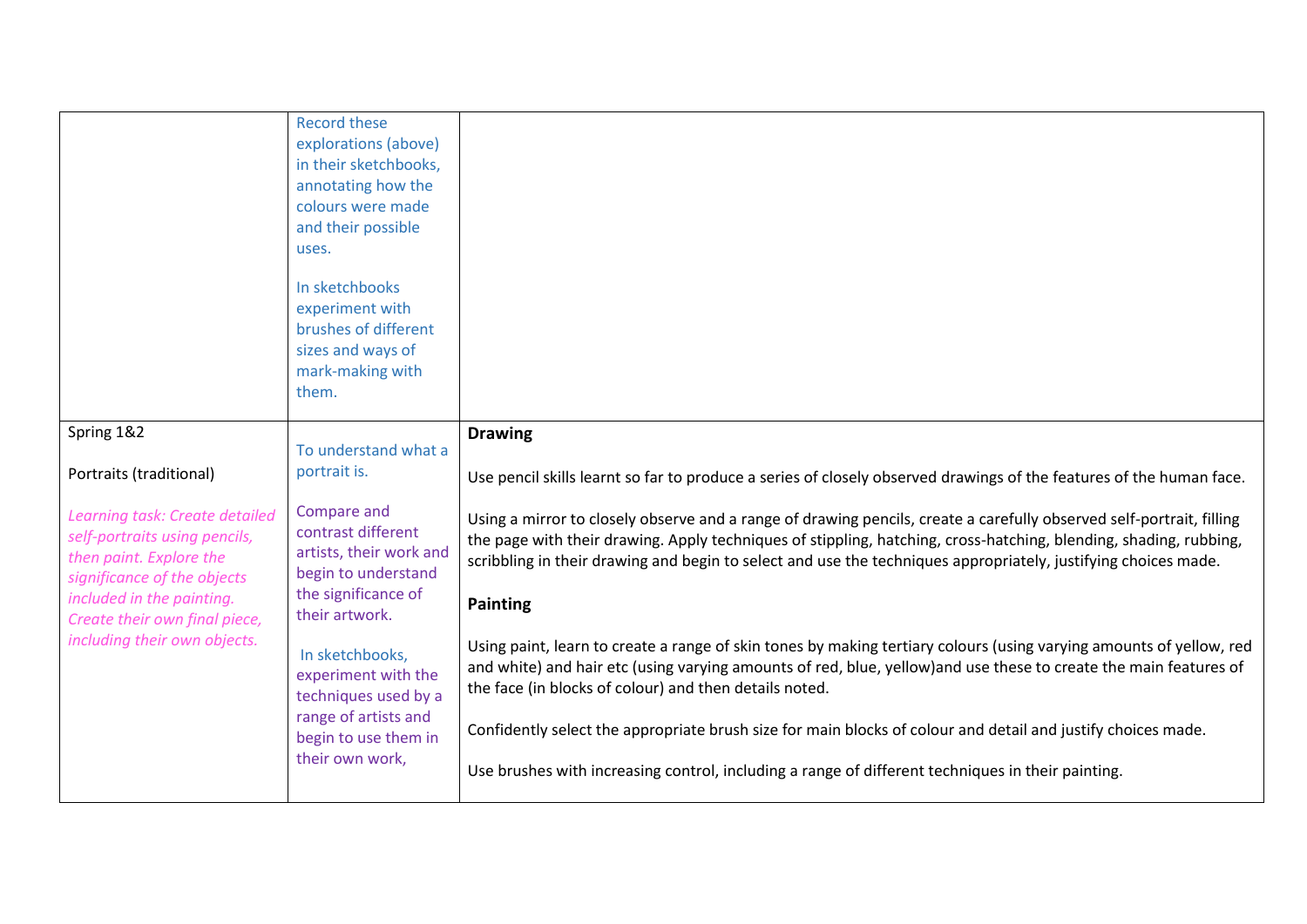|                            | justifying choices      | Enhance painting with small areas of pastel, where required.                                                    |
|----------------------------|-------------------------|-----------------------------------------------------------------------------------------------------------------|
|                            |                         |                                                                                                                 |
|                            | made.                   |                                                                                                                 |
|                            |                         |                                                                                                                 |
|                            | In sketchbooks,         |                                                                                                                 |
|                            | explore the             |                                                                                                                 |
|                            | significance of the     |                                                                                                                 |
|                            | background of a         |                                                                                                                 |
|                            | portrait and what the   |                                                                                                                 |
|                            |                         |                                                                                                                 |
|                            | objects might           |                                                                                                                 |
|                            | symbolise.              |                                                                                                                 |
|                            |                         |                                                                                                                 |
|                            | <b>Experiment on a</b>  |                                                                                                                 |
|                            | photocopied version     |                                                                                                                 |
|                            | of drawing, including   |                                                                                                                 |
|                            | objects that are        |                                                                                                                 |
|                            |                         |                                                                                                                 |
|                            | important to them.      |                                                                                                                 |
|                            | Justify choices and     |                                                                                                                 |
|                            | preferences. Be able    |                                                                                                                 |
|                            | to explain their        |                                                                                                                 |
|                            | significance.           |                                                                                                                 |
|                            |                         |                                                                                                                 |
|                            |                         |                                                                                                                 |
|                            |                         |                                                                                                                 |
|                            |                         |                                                                                                                 |
|                            |                         |                                                                                                                 |
| Summer 1&2                 | In sketchbooks,         | <b>Drawing</b>                                                                                                  |
|                            | appreciate and          |                                                                                                                 |
|                            | evaluate the work of    | Confidently create clear and detailed line drawings of sculpture designs.                                       |
| Clay Sculptures            | contemporary and        |                                                                                                                 |
|                            | diverse sculptors.      | <b>Painting</b>                                                                                                 |
| Learning task: Create clay |                         |                                                                                                                 |
| sculptures inspired by the | Begin to understand     |                                                                                                                 |
| work of diverse and        | that different artistic | Carefully select and apply paint to sculptures, knowing to use thick brush for base coverage and fine brush for |
| contemporary artists.      |                         | detail (if preference is chosen)                                                                                |
|                            | works are made by       |                                                                                                                 |
|                            |                         |                                                                                                                 |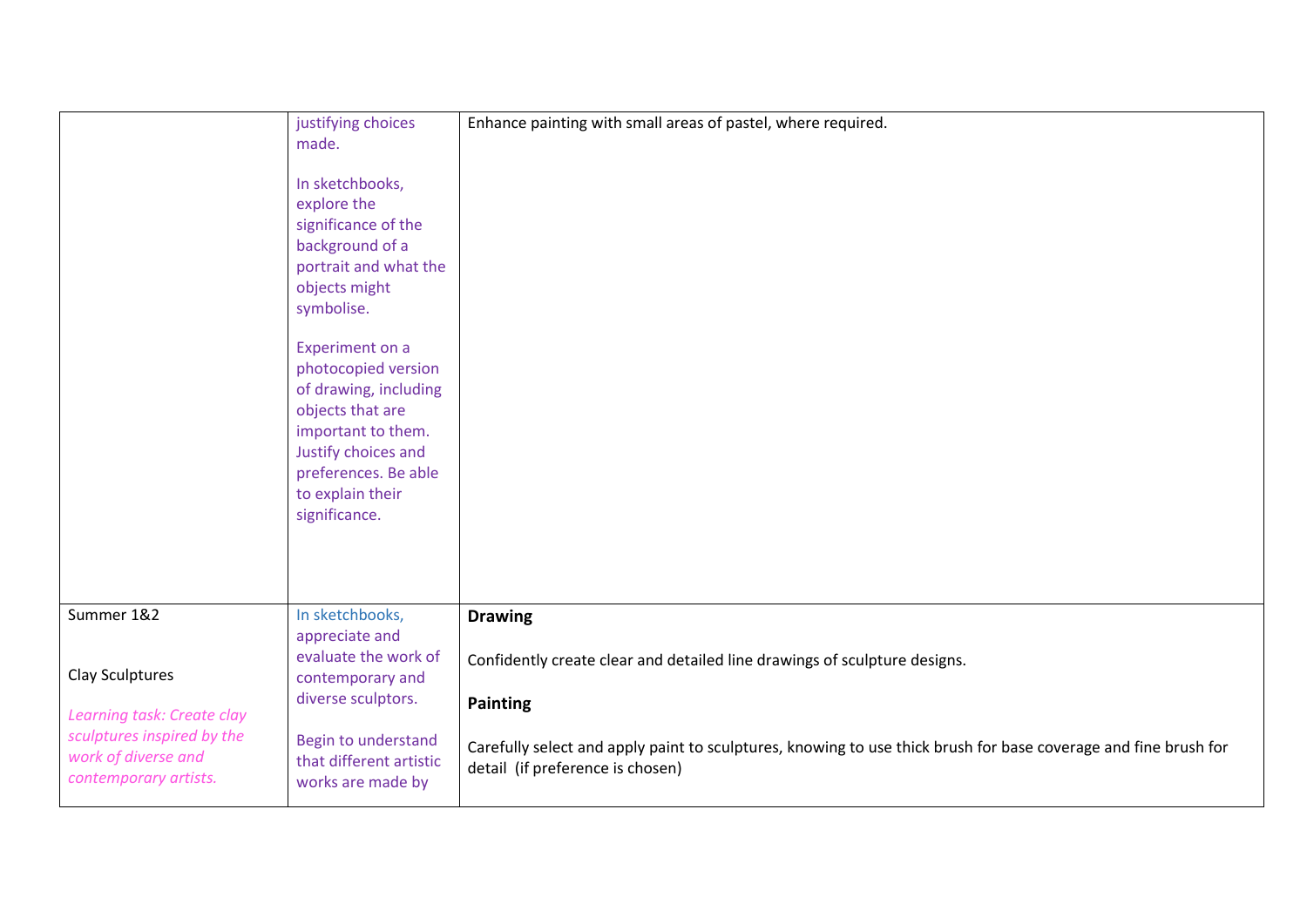| *D&T link to sculpture - use         | craftspeople from      | <b>Sculpture</b>                                                               |                                       |
|--------------------------------------|------------------------|--------------------------------------------------------------------------------|---------------------------------------|
| tools and a range of                 | different cultures and |                                                                                |                                       |
| equipment and joining                | times.                 | To confidently describe what a sculpture is.                                   |                                       |
| techniques, introduce concept        |                        |                                                                                |                                       |
| and create a proto-type              | Using inspiration from | To investigate ways of joining clay, using scoring and slip (adding water).    |                                       |
| (maquette) cutting, shaping,         | other artists, design  |                                                                                |                                       |
| joining (using slip) and             | their own clay         | To be able to incorporate detail and texture by experimenting with clay tools. |                                       |
| finishing, considering the           | sculpture, justifying  |                                                                                |                                       |
| aesthetics qualities.                | choices by annotating  | To be able to carve clay to create smooth, natural looking surfaces.           |                                       |
|                                      | designs with           |                                                                                |                                       |
|                                      | increasing             |                                                                                |                                       |
|                                      | confidence.            |                                                                                |                                       |
|                                      |                        |                                                                                |                                       |
|                                      |                        | <b>Focus Artists</b>                                                           |                                       |
| <b>Historic Artists</b>              |                        | <b>Contemporary Artists</b>                                                    | Diverse Artists                       |
| John Constable (Painting)            |                        | Dame Barbara Hepworth (Sculpture)                                              | Etel Adnan (Painting)                 |
| Johannes Vermeer (Drawing/Painting)  |                        | Frida Kahlo (Drawing/Painting)                                                 | Yayoi Kusama (Sculpture)<br>$\bullet$ |
| Leonardo da Vinci (Drawing/Painting) |                        |                                                                                |                                       |
|                                      |                        |                                                                                |                                       |
|                                      |                        |                                                                                |                                       |
|                                      |                        |                                                                                |                                       |
|                                      |                        |                                                                                |                                       |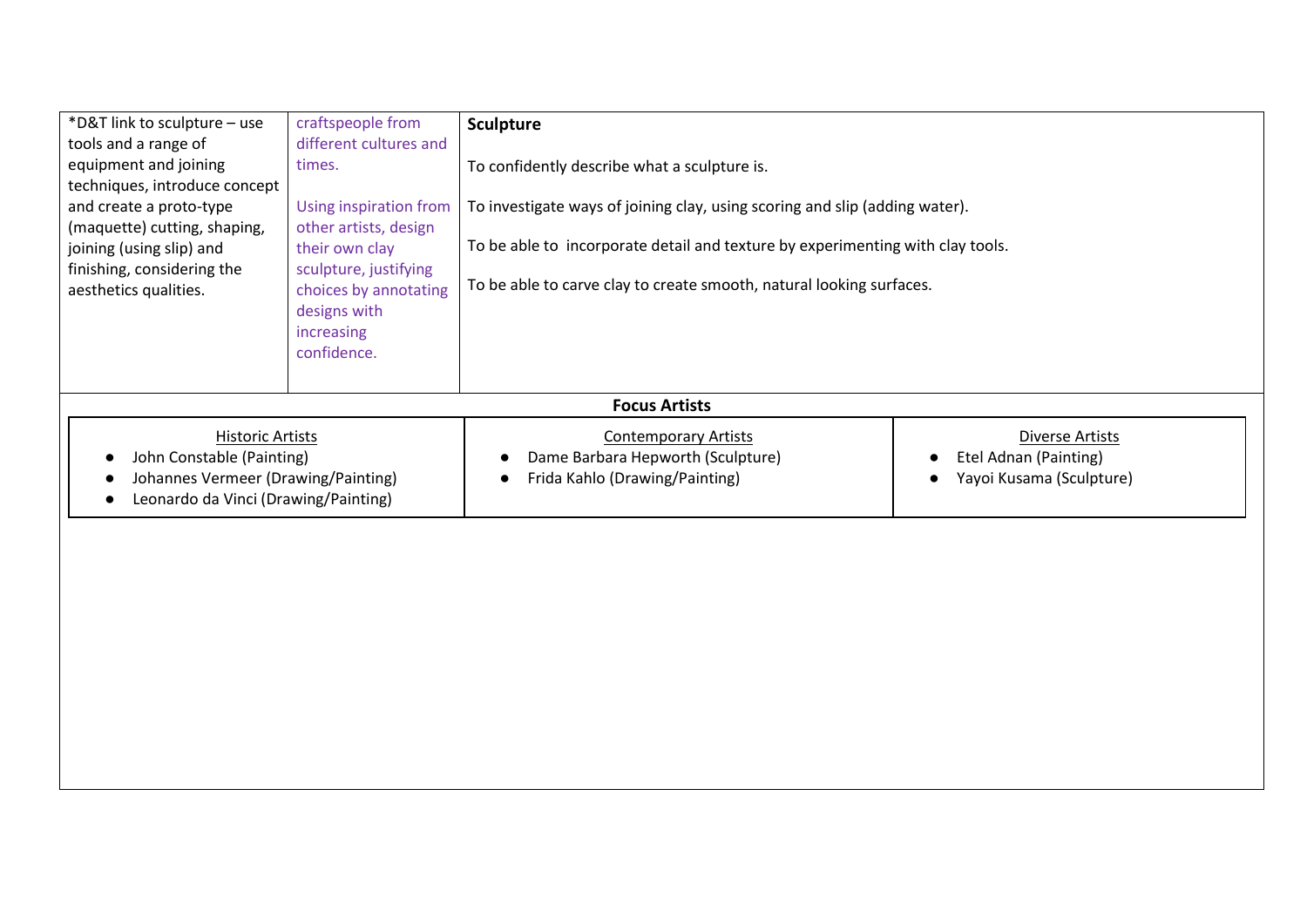|                                                                                                                                                                                                                                                                                                                                                                                                                                                                                                                                                   |                                                                                                                                                                                                                                                |                                                                     | <b>Art and Design</b>                                                                                                                      |                                                                                                   |                                                |
|---------------------------------------------------------------------------------------------------------------------------------------------------------------------------------------------------------------------------------------------------------------------------------------------------------------------------------------------------------------------------------------------------------------------------------------------------------------------------------------------------------------------------------------------------|------------------------------------------------------------------------------------------------------------------------------------------------------------------------------------------------------------------------------------------------|---------------------------------------------------------------------|--------------------------------------------------------------------------------------------------------------------------------------------|---------------------------------------------------------------------------------------------------|------------------------------------------------|
|                                                                                                                                                                                                                                                                                                                                                                                                                                                                                                                                                   |                                                                                                                                                                                                                                                |                                                                     | Year 4                                                                                                                                     |                                                                                                   |                                                |
| Thinking like an artist: What has inspired you? What do you want to create? Why? What emotion are you trying to portray? What media are you using? What techniques<br>are you using? Why have you chosen to use the media/materials you have? How does this piece of artwork make you feel? What have you discovered? What kinds of<br>problems did you face? How did you get round them? How do you feel about the result? What would you like to explore more of? What is the potential of what you have<br>done? What could you focus on next? |                                                                                                                                                                                                                                                |                                                                     |                                                                                                                                            |                                                                                                   |                                                |
| Sentence stems when evaluating their own work or the work of others:<br>I like the way you have<br>Next time I might<br>I prefer this piece/ the work ofbecause<br>An idea I might use in my own work is<br>I was inspired bybecause<br><b>Key Vocabulary:</b><br>Portrait, camera, photography, aperture, focus, lens, Pop Art, emotion, striking, decoupage, mixed media                                                                                                                                                                        |                                                                                                                                                                                                                                                |                                                                     |                                                                                                                                            |                                                                                                   |                                                |
| Print press, plate, original, ghost print, indent, architecture, bold                                                                                                                                                                                                                                                                                                                                                                                                                                                                             |                                                                                                                                                                                                                                                |                                                                     |                                                                                                                                            |                                                                                                   |                                                |
|                                                                                                                                                                                                                                                                                                                                                                                                                                                                                                                                                   | <b>Exploring and</b><br>developing ideas                                                                                                                                                                                                       | <b>Drawing</b>                                                      | <b>Painting</b>                                                                                                                            | <b>Sculpture</b>                                                                                  | <b>Other Forms of Art and</b><br><b>Design</b> |
| Autumn 1&2<br>Printmaking (Inspired by<br>architecture)<br>Learning task: children to<br>design their own architectural<br>buildings and use these to<br>create a print.                                                                                                                                                                                                                                                                                                                                                                          | Using a sketchbook,<br>explore ideas and<br>collect visual and<br>other information in<br>relation to<br>architecture, to help<br>inspire and develop<br>their own work.<br><b>Explain the ideas</b><br>behind the images<br>selected in their | <b>Drawing</b><br>Draw their own print block design.<br>Printmaking | Consider how they might use elements of artists' work to influence their own.<br>Research printmaking from other cultures or time periods. | Research architecture from other cultures or time periods and sketch buildings that inspire them. |                                                |
|                                                                                                                                                                                                                                                                                                                                                                                                                                                                                                                                                   | sketchbook and                                                                                                                                                                                                                                 |                                                                     | Use their drawings to help create a print block design.                                                                                    |                                                                                                   |                                                |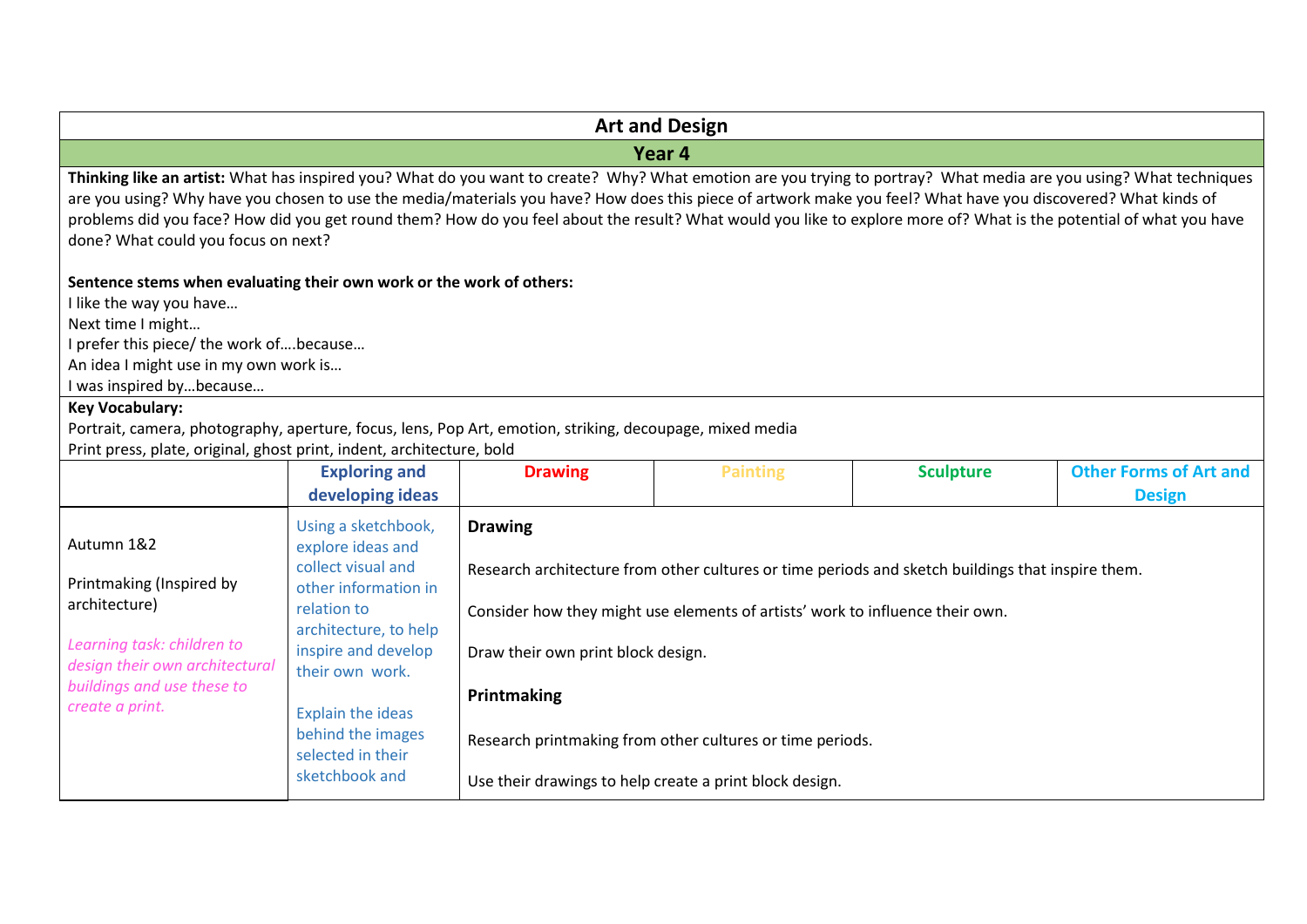| Trip: Explore and record local<br>architecture/iconic buildings<br>and use as inspiration<br>Interview local artist who uses<br>architecture as inspiration for<br>their work. | justify preferences<br>made.<br>Using the images<br>collected, explore the<br>use of shape and<br>pattern and consider<br>how they might use<br>elements of these in<br>their own work.<br>To begin to learn<br>about how<br>architecture has<br>changed, and been<br>influenced, | Make their print block using relief e.g. layering or impressed techniques (scoring).<br>Make a clear coloured print of either one or two colours.<br>Explore techniques such as repeating, overlapping, rotating and arranging when printing.<br>Use a roller to apply printing ink successfully. |
|--------------------------------------------------------------------------------------------------------------------------------------------------------------------------------|-----------------------------------------------------------------------------------------------------------------------------------------------------------------------------------------------------------------------------------------------------------------------------------|---------------------------------------------------------------------------------------------------------------------------------------------------------------------------------------------------------------------------------------------------------------------------------------------------|
|                                                                                                                                                                                | throughout time e.g.<br>materials, technology.                                                                                                                                                                                                                                    |                                                                                                                                                                                                                                                                                                   |
|                                                                                                                                                                                |                                                                                                                                                                                                                                                                                   | <b>Drawing</b>                                                                                                                                                                                                                                                                                    |
| Spring 1 & 2                                                                                                                                                                   | To confidently                                                                                                                                                                                                                                                                    |                                                                                                                                                                                                                                                                                                   |
| Portraiture (Modern Pop Art<br>theme)                                                                                                                                          | verbalise what a<br>portrait is.                                                                                                                                                                                                                                                  | Create a series of quick (timed) sketches of a peer's face, in a range of different poses. Identify how the features<br>of the face change and are able to express how the pose makes us feel.                                                                                                    |
| (*D&T Unit - Design and make<br>a clay kitchen utensil - design                                                                                                                | Compare and<br>contrast different<br>artists, their work and                                                                                                                                                                                                                      | Use hatching, cross-hatching, blending, stippling, smudging and rubbing using a range of black and white media<br>and with increasing confidence to create a carefully observed self-portrait.                                                                                                    |
| a utensil (including a<br>prototype). Use tools and a                                                                                                                          | the significance of<br>their artwork.                                                                                                                                                                                                                                             | Using pencils initially, then markers of varying thicknesses, learn to simplify their features to basic blocks/shapes.                                                                                                                                                                            |
| range of equipment and<br>joining techniques cutting,                                                                                                                          | To reflect and                                                                                                                                                                                                                                                                    | <b>Other Forms of Art and Design (Collage: Decoupage)</b>                                                                                                                                                                                                                                         |
| shaping, joining (using slip)                                                                                                                                                  | compare previously                                                                                                                                                                                                                                                                |                                                                                                                                                                                                                                                                                                   |
| and introduction to coiling                                                                                                                                                    | studied portraiture                                                                                                                                                                                                                                                               |                                                                                                                                                                                                                                                                                                   |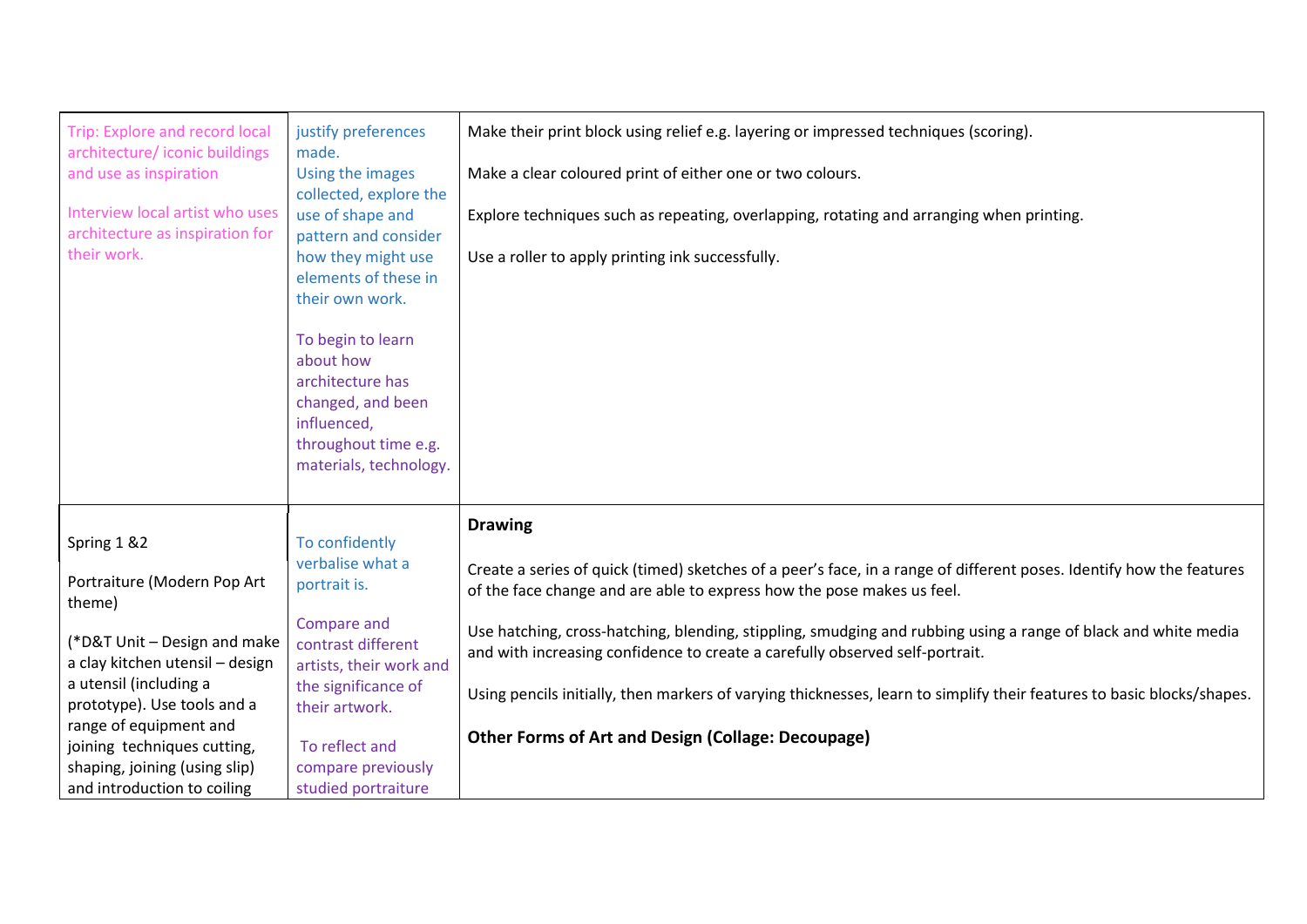| technique, finishing               | with modern pop art     | Learn to use the technique of decoupage to create a striking background using media such as tissue paper, and   |
|------------------------------------|-------------------------|-----------------------------------------------------------------------------------------------------------------|
| considering the aesthetics         | images.                 | coloured paper. Use mixed media such as thick and fine marker pens to create a bold image of a face using basic |
| qualities, is it fit for purpose?) |                         | and clear shapes.                                                                                               |
|                                    | Explain the ideas       |                                                                                                                 |
| Learning task: Create detailed     | behind the images       |                                                                                                                 |
| portraits using decoupage to       | selected by other       |                                                                                                                 |
| create backgrounds. Use black      | artists for inspiration |                                                                                                                 |
| media over the top using           | and begin to note the   |                                                                                                                 |
| knowledge of line, mark            | impact they have.       |                                                                                                                 |
| making and shape to create         |                         |                                                                                                                 |
| portraits.                         | To use sketchbooks to   |                                                                                                                 |
|                                    | experiment and          |                                                                                                                 |
|                                    | explore mixed media,    |                                                                                                                 |
|                                    | and begin to show a     |                                                                                                                 |
|                                    | preference and justify  |                                                                                                                 |
|                                    | choices made.           |                                                                                                                 |
|                                    |                         |                                                                                                                 |
|                                    |                         |                                                                                                                 |
|                                    | To use sketchbooks to   | Photography                                                                                                     |
| Summer 1&2                         | experiment and          |                                                                                                                 |
|                                    | explore mixed media,    | To understand photo composition.                                                                                |
| Photographic images                | and begin to show a     |                                                                                                                 |
| portraits/objects                  | preference and justify  | To begin to understand how a camera works.                                                                      |
|                                    | choices made.           |                                                                                                                 |
|                                    |                         | To be able to use a range of media to create a digital image/piece of art.                                      |
| Learning task: Children look at    | Explain the ideas       |                                                                                                                 |
| photography portraits, set up      | behind the              |                                                                                                                 |
| a scene that conveys               | photographs selected    |                                                                                                                 |
| something about them, take         | by other artists for    |                                                                                                                 |
| photo, print and then add          | inspiration and begin   |                                                                                                                 |
| mixed media to create a piece      | to note the impact      |                                                                                                                 |
| of artwork.                        | they have.              |                                                                                                                 |
|                                    |                         |                                                                                                                 |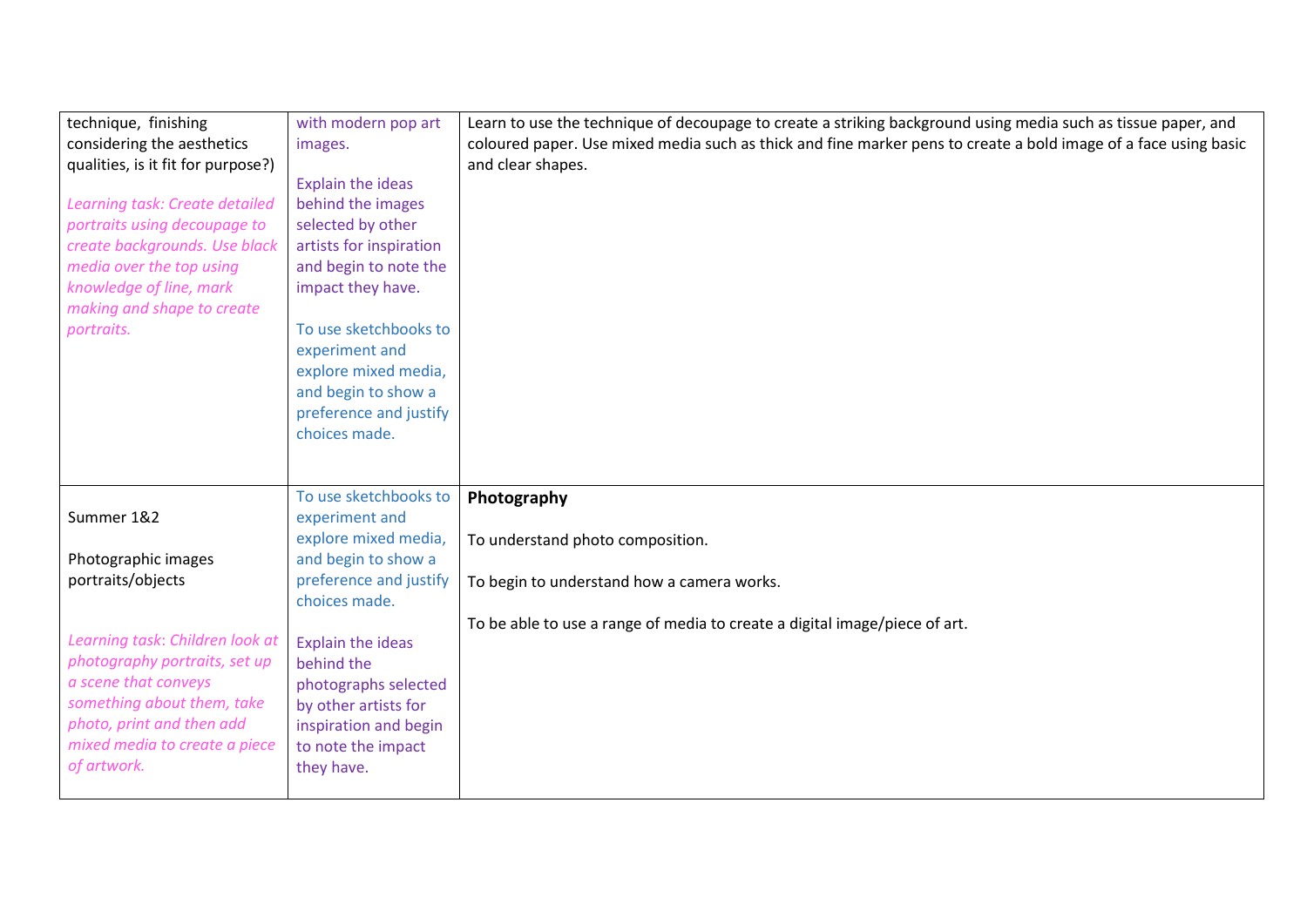| Trip: children to visit<br>Plan and explore a                                                        |  |
|------------------------------------------------------------------------------------------------------|--|
| <b>International Photography</b><br>variety of                                                       |  |
| Exhibition in Bristol (The RPS).<br>compositions (e.g.                                               |  |
| considering                                                                                          |  |
| foreground,                                                                                          |  |
| middleground,                                                                                        |  |
| background,                                                                                          |  |
| colour/black and                                                                                     |  |
| white/sepia) and                                                                                     |  |
| justify their choices.                                                                               |  |
|                                                                                                      |  |
|                                                                                                      |  |
| <b>Focus artists</b>                                                                                 |  |
| <b>Historic Artists</b><br><b>Contemporary Artists</b><br>Diverse Artists                            |  |
| Henri Cartier (Photography)<br>M C Escher (Architecture)<br>National Portrait Gallery (Photography)  |  |
| Henri Matisse (Drawing/Painting)<br>Norman Foster (Architecture)<br>Hold Still Project (Photography) |  |
| Antoni Gaudi (Architecture)<br>Lobo (Drawing/Painting)<br>Caryatids- created by WC Brown and used to |  |
| Architect who designed St Basil's<br>inspire Martha Kelsey (Architecture)                            |  |
| Cathedral (Architecture)                                                                             |  |
|                                                                                                      |  |
|                                                                                                      |  |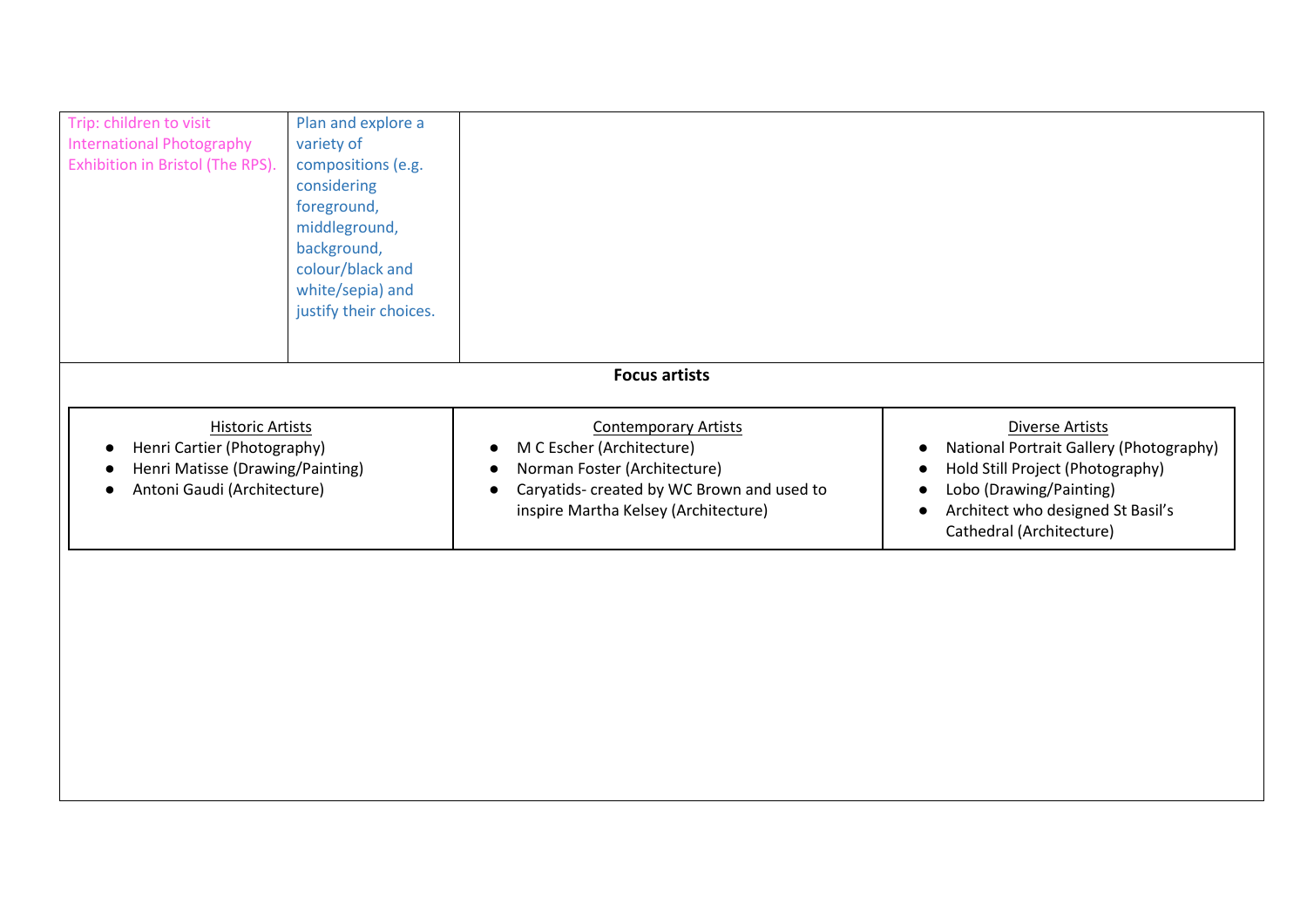| <b>Art and Design</b>                                                                                                                                                                                                                                                                                                                                                                                                                                                                                                                             |                                                                                                                                                                                                                   |                                                       |                                                                                                                                                                                                                                                                                                                        |                  |                                                                                                                                                                                                                                        |  |
|---------------------------------------------------------------------------------------------------------------------------------------------------------------------------------------------------------------------------------------------------------------------------------------------------------------------------------------------------------------------------------------------------------------------------------------------------------------------------------------------------------------------------------------------------|-------------------------------------------------------------------------------------------------------------------------------------------------------------------------------------------------------------------|-------------------------------------------------------|------------------------------------------------------------------------------------------------------------------------------------------------------------------------------------------------------------------------------------------------------------------------------------------------------------------------|------------------|----------------------------------------------------------------------------------------------------------------------------------------------------------------------------------------------------------------------------------------|--|
|                                                                                                                                                                                                                                                                                                                                                                                                                                                                                                                                                   |                                                                                                                                                                                                                   |                                                       | Year <sub>5</sub>                                                                                                                                                                                                                                                                                                      |                  |                                                                                                                                                                                                                                        |  |
| Thinking like an artist: What has inspired you? What do you want to create? Why? What emotion are you trying to portray? What media are you using? What techniques<br>are you using? Why have you chosen to use the media/materials you have? How does this piece of artwork make you feel? What have you discovered? What kinds of<br>problems did you face? How did you get round them? How do you feel about the result? What would you like to explore more of? What is the potential of what you have<br>done? What could you focus on next? |                                                                                                                                                                                                                   |                                                       |                                                                                                                                                                                                                                                                                                                        |                  |                                                                                                                                                                                                                                        |  |
| Sentence stems when evaluating their own work or the work of others:<br>like the way you have<br>Next time I might<br>prefer the work ofbecause<br>An idea I might use in my own work is<br>was inspired/influenced bybecause<br>would describe my style as<br><b>Key Vocabulary:</b><br>fashion, side strokes, contour hatching, silhouette, individuality, self-expression, material, quality, high street, high end, length, cut                                                                                                               |                                                                                                                                                                                                                   |                                                       |                                                                                                                                                                                                                                                                                                                        |                  |                                                                                                                                                                                                                                        |  |
| stencil, graffiti                                                                                                                                                                                                                                                                                                                                                                                                                                                                                                                                 | <b>Exploring and</b><br>developing ideas                                                                                                                                                                          | <b>Drawing</b>                                        | <b>Painting</b>                                                                                                                                                                                                                                                                                                        | <b>Sculpture</b> | <b>Other Forms of Art and</b><br><b>Design</b>                                                                                                                                                                                         |  |
| Autumn 1 & 2<br>Project Runway<br>*DT link- design and create an<br>item of clothing using a pillow<br>case.<br>Learning task: Look at iconic<br><b>British fashion design</b><br>drawings and how these have<br>changed over time. Begin to                                                                                                                                                                                                                                                                                                      | To begin to<br>understand how<br>fashion has changed,<br>and been influenced,<br>through time e.g.<br>materials, technology,<br>significant historical<br>events (war<br>rationing), societal<br>views of gender. | <b>Drawing</b><br>fabric will fall on the human form. | To sketch for a purpose and to design and communicate a range of ideas through annotated drawings.<br>detail, texture and pattern while developing ideas around a chosen theme e.g. jungle, ice/fire, space.<br>To understand the basic proportions of a human form. Use and apply this knowledge when considering how |                  | To use sophisticated mark-making (shading from dark to light using varying pencil pressure, side strokes starting<br>lines close together and moving further apart, cross hatching to give impression of shadow and stippling). to add |  |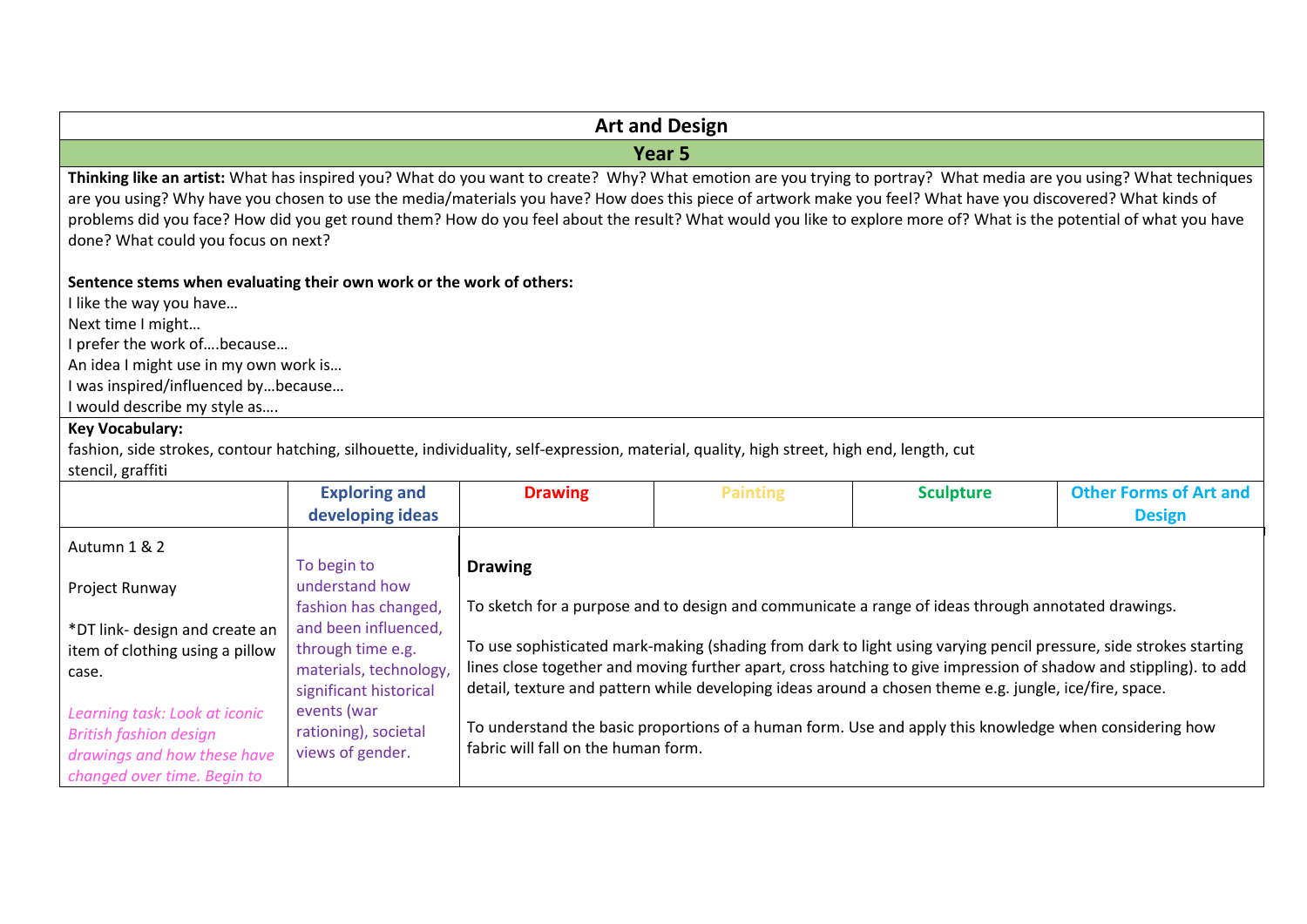| design an item of clothing for  | To use the above to    | <b>Other Forms of Art and Design (Textiles)</b> |                                                           |                                                                                                                     |  |
|---------------------------------|------------------------|-------------------------------------------------|-----------------------------------------------------------|---------------------------------------------------------------------------------------------------------------------|--|
| the DT unit.                    | create a timeline of   |                                                 |                                                           |                                                                                                                     |  |
|                                 | fashion through the    |                                                 | To design an item of clothing using a range of materials. |                                                                                                                     |  |
| Trip to V&A: use as inspiration | ages.                  |                                                 |                                                           |                                                                                                                     |  |
| for own projects.               |                        |                                                 |                                                           | Use of a range of tools and media to create item of clothing e.g. beads, felt, buttons, dyed fabric, ribbon (see DT |  |
|                                 | To begin to            | plan).                                          |                                                           |                                                                                                                     |  |
|                                 | understand how         |                                                 |                                                           |                                                                                                                     |  |
|                                 | profit is made in the  |                                                 |                                                           |                                                                                                                     |  |
|                                 | fashion industry       |                                                 |                                                           |                                                                                                                     |  |
|                                 | (focus on high-street  |                                                 |                                                           |                                                                                                                     |  |
|                                 | and high-end).         |                                                 |                                                           |                                                                                                                     |  |
|                                 |                        |                                                 |                                                           |                                                                                                                     |  |
|                                 | To explore             |                                                 |                                                           |                                                                                                                     |  |
|                                 | trademarks of          |                                                 |                                                           |                                                                                                                     |  |
|                                 | bespoke designers.     |                                                 |                                                           |                                                                                                                     |  |
|                                 |                        |                                                 |                                                           |                                                                                                                     |  |
|                                 | To evaluate the work   |                                                 |                                                           |                                                                                                                     |  |
|                                 | of great designers,    |                                                 |                                                           |                                                                                                                     |  |
|                                 | and use elements of    |                                                 |                                                           |                                                                                                                     |  |
|                                 | their work to inspire  |                                                 |                                                           |                                                                                                                     |  |
|                                 | their own.             |                                                 |                                                           |                                                                                                                     |  |
|                                 | Use sketchbooks to     |                                                 |                                                           |                                                                                                                     |  |
|                                 |                        |                                                 |                                                           |                                                                                                                     |  |
|                                 | create detailed design |                                                 |                                                           |                                                                                                                     |  |
|                                 | work, represent        |                                                 |                                                           |                                                                                                                     |  |
|                                 | colour, texture and    |                                                 |                                                           |                                                                                                                     |  |
|                                 | patterns.              |                                                 |                                                           |                                                                                                                     |  |
| Spring 1 & 2                    |                        |                                                 |                                                           |                                                                                                                     |  |
|                                 |                        |                                                 |                                                           |                                                                                                                     |  |
| See DT plan (create clothing    |                        |                                                 |                                                           |                                                                                                                     |  |
| item and evaluate).             |                        |                                                 |                                                           |                                                                                                                     |  |
|                                 |                        |                                                 |                                                           |                                                                                                                     |  |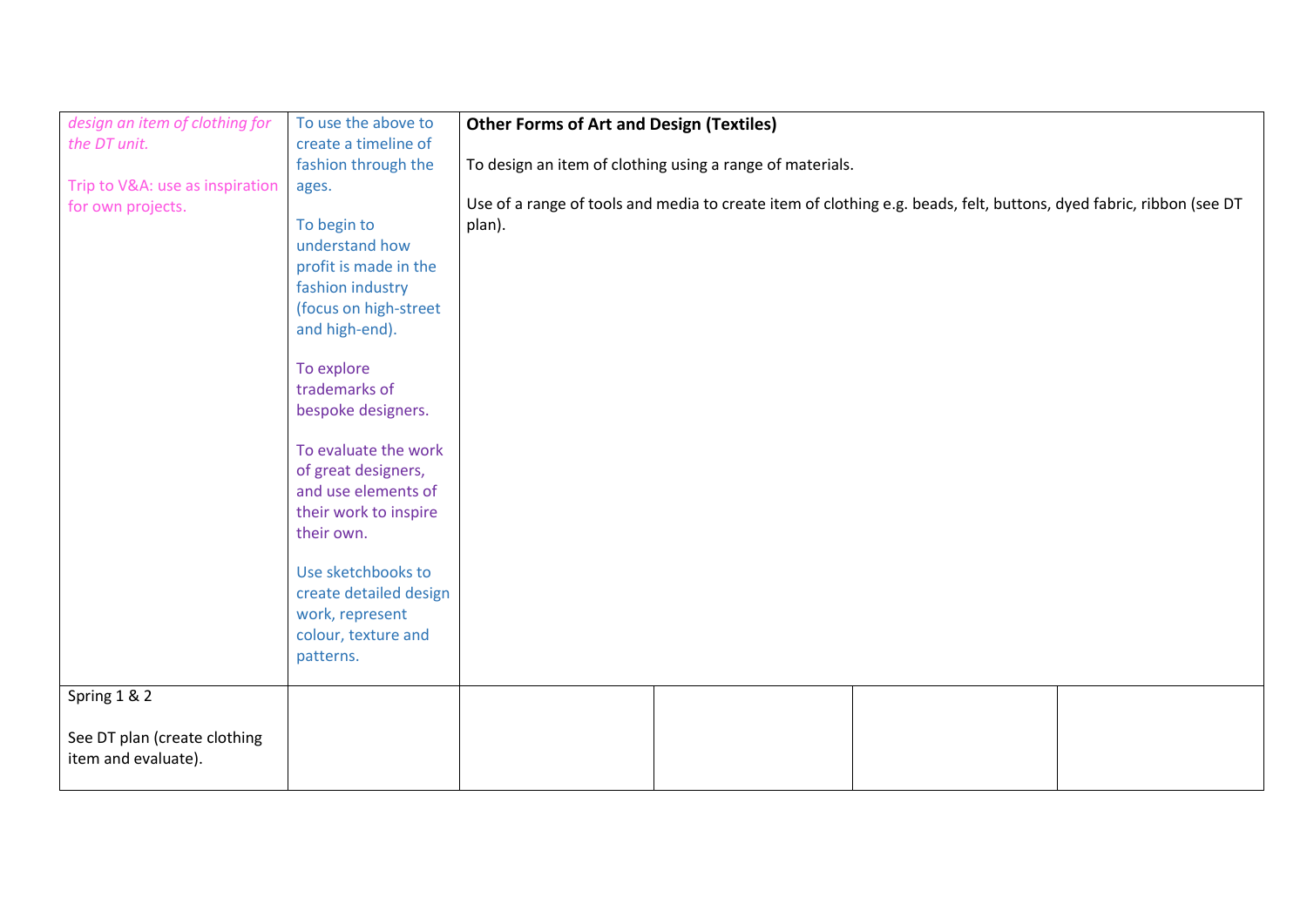| Summer 1 & 2                                             | Use sketchbooks to                            | <b>Painting</b>                                                                              |                                                        |
|----------------------------------------------------------|-----------------------------------------------|----------------------------------------------------------------------------------------------|--------------------------------------------------------|
|                                                          | create detailed design                        |                                                                                              |                                                        |
| Messages through art                                     | work, represent                               | To design, create and use simple stencils within artwork.                                    |                                                        |
|                                                          | colour, texture and                           |                                                                                              |                                                        |
| Trip to Cheltenham Street Art                            | patterns.                                     | Create a clear stencil using a stipple brush to apply it.                                    |                                                        |
| Festival (see below).                                    |                                               |                                                                                              |                                                        |
|                                                          | Compare how artists'                          | To use knowledge of composition to arrange stencils.                                         |                                                        |
| Learning task: Children to visit                         | have used symbols                             |                                                                                              |                                                        |
| <b>Cheltenham Street Art</b>                             | within their work and<br>use this research to | To use warm and cool colours to best represent a chosen theme and portray a message/emotion. |                                                        |
| Festival-complete workshop?                              |                                               |                                                                                              |                                                        |
| Bring skills back to school and                          | influence their own                           | Mix and use colour (and shape) to reflect feelings and mood e.g. red= anger.                 |                                                        |
| apply to designated space and                            | street art.                                   |                                                                                              |                                                        |
| create a piece of communal                               | Begin to feel inspired                        |                                                                                              |                                                        |
| street art. Use stencils, colour<br>and shape to portray | by artists' work and                          |                                                                                              |                                                        |
| messages about topical issues                            | use this inspiration to                       |                                                                                              |                                                        |
| e.g. climate change, black                               | explore favourite                             |                                                                                              |                                                        |
| lives matter, gender equality,                           | ways to work.                                 |                                                                                              |                                                        |
| etc.                                                     |                                               |                                                                                              |                                                        |
|                                                          | To know how artists                           |                                                                                              |                                                        |
|                                                          | work influenced                               |                                                                                              |                                                        |
|                                                          | others and explain                            |                                                                                              |                                                        |
|                                                          | the importance of                             |                                                                                              |                                                        |
|                                                          | their work at the time                        |                                                                                              |                                                        |
|                                                          | of creation.                                  |                                                                                              |                                                        |
|                                                          |                                               |                                                                                              |                                                        |
|                                                          |                                               | <b>Focus artists</b>                                                                         |                                                        |
| <b>Historic Artists</b>                                  |                                               | <b>Contemporary Artists</b>                                                                  | <b>Diverse Artists</b>                                 |
|                                                          | Lady Duff Gordon (Lucile) (Fashion Designer)  | Alexander McQueen (Fashion Designer)                                                         | Rei Kawakubo (Fashion Designer)                        |
| <b>Bill Gibb (Fashion Designer)</b>                      |                                               | Vivienne Westwood (Fashion Designer)                                                         | Cai Guo Xiang (Painting/Mixed media)                   |
| Cave Paintings (Painting/Mixed media)                    |                                               | Stella McCartney (Fashion Designer)                                                          | Favianna Rodriguez (Painting/Mixed media)<br>$\bullet$ |
|                                                          |                                               | Banksy (Painting/Mixed media)                                                                |                                                        |
|                                                          |                                               | Damien Hurst (Painting/Mixed media)                                                          |                                                        |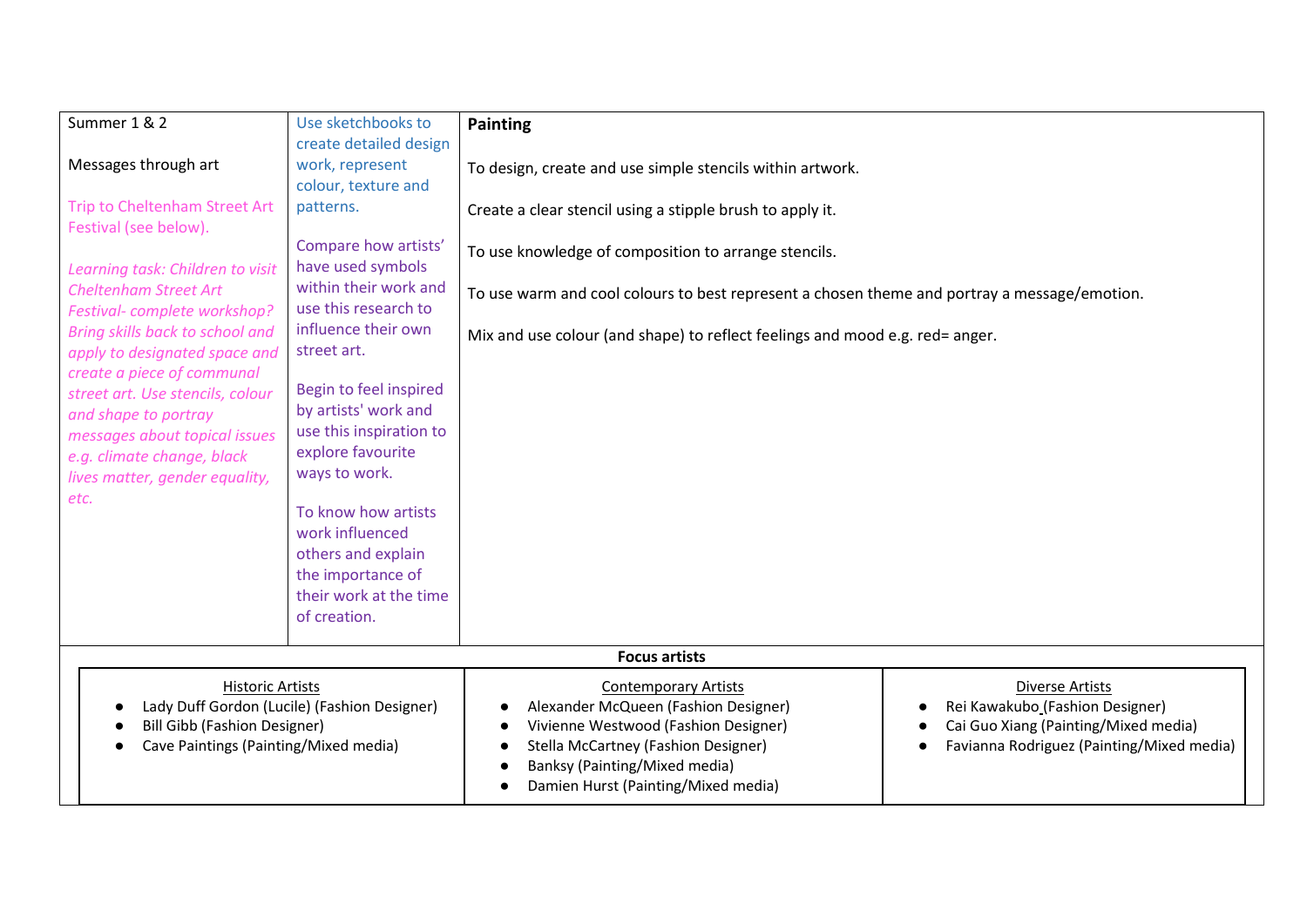|                                                                                                                                                                                                                                                                                                                                                                                                                                                                                                                                                                     |                                                                                                                                                                                                            | <b>Art and Design</b>                                                                                 |                   |                                                                                                                                                                                                     |                                                |  |
|---------------------------------------------------------------------------------------------------------------------------------------------------------------------------------------------------------------------------------------------------------------------------------------------------------------------------------------------------------------------------------------------------------------------------------------------------------------------------------------------------------------------------------------------------------------------|------------------------------------------------------------------------------------------------------------------------------------------------------------------------------------------------------------|-------------------------------------------------------------------------------------------------------|-------------------|-----------------------------------------------------------------------------------------------------------------------------------------------------------------------------------------------------|------------------------------------------------|--|
|                                                                                                                                                                                                                                                                                                                                                                                                                                                                                                                                                                     |                                                                                                                                                                                                            |                                                                                                       | Year <sub>6</sub> |                                                                                                                                                                                                     |                                                |  |
| Thinking like an artist: What has inspired you? What do you want to create? Why? What emotion are you trying to portray? What media are you using? What techniques<br>are you using? Why have you chosen to use the media/materials you have? How does this piece of artwork make you feel? What have you discovered? What kinds of<br>problems did you face? How did you get round them? How do you feel about the result? What would you like to explore more of? What is the potential of what you have<br>done? What could you focus on next?                   |                                                                                                                                                                                                            |                                                                                                       |                   |                                                                                                                                                                                                     |                                                |  |
| Sentence stems when evaluating their own work or the work of others:<br>I like the way you have<br>Next time I might<br>I prefer the work ofbecause<br>An idea I might use in my own work is<br>I was inspired/influenced bybecause<br>I like to work with(media) because<br>I would describe my style as<br><b>Key Vocabulary:</b><br>focal point, horizon, middle ground, hue, complimentary, contrasting, random hatching, scumbling, seascape, reflection<br>Craft, aesthetics, functional, wirework, felting- specific vocab will be determined with workshops |                                                                                                                                                                                                            |                                                                                                       |                   |                                                                                                                                                                                                     |                                                |  |
|                                                                                                                                                                                                                                                                                                                                                                                                                                                                                                                                                                     | <b>Exploring and</b><br>developing ideas                                                                                                                                                                   | <b>Drawing</b>                                                                                        | <b>Painting</b>   | <b>Sculpture</b>                                                                                                                                                                                    | <b>Other Forms of Art and</b><br><b>Design</b> |  |
| Autumn 1<br>Myself as an artist<br>Trip: visit Cotswolds Sculpture<br>Park and see the work of<br>Adele Riley (potentially have a<br>talk/workshop from the<br>artist). Use surrounding<br>landscape to draw elements<br>of water.                                                                                                                                                                                                                                                                                                                                  | To use sketch books<br>to record their<br>observations and use<br>them to review and<br>revisit ideas.<br><b>Explore ideas based</b><br>on first hand<br>observations,<br>experience or<br>imagination and | <b>Drawing</b><br>Draw from direct observation.<br><b>Other Forms of Art and Design (Mixed Media)</b> |                   | To create pieces of artwork that are inspired by the work of other artists but not replicated.<br>Explore and use simple perspective in their work. Focus on foreground, middle ground, background. |                                                |  |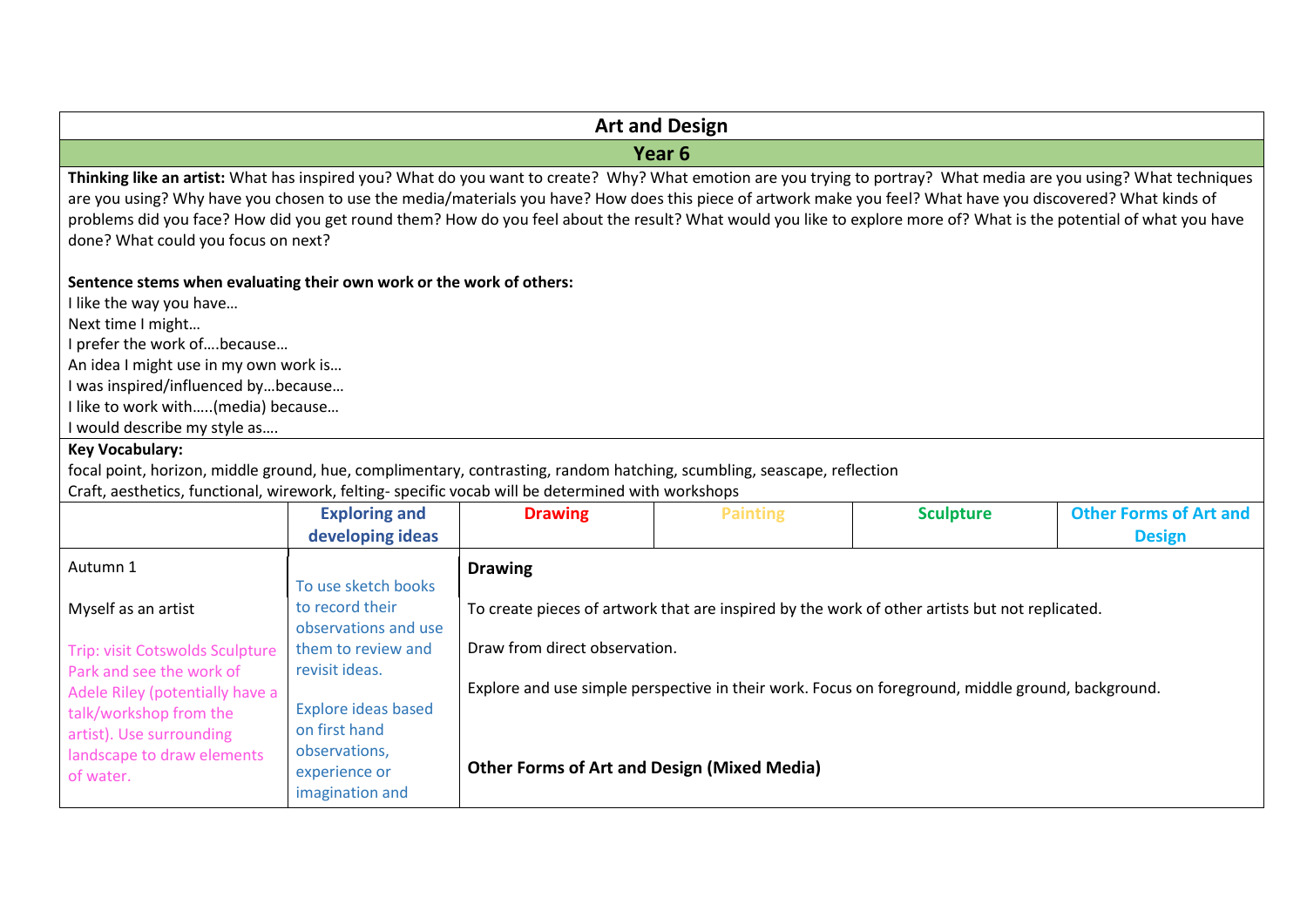|                                | develop these<br>through open-ended<br>research.<br><b>Critically evaluate</b> | To experiment with mixed-media in their work.                                                                                                                                                                                               |
|--------------------------------|--------------------------------------------------------------------------------|---------------------------------------------------------------------------------------------------------------------------------------------------------------------------------------------------------------------------------------------|
|                                | their work and the<br>work of others.                                          |                                                                                                                                                                                                                                             |
|                                |                                                                                |                                                                                                                                                                                                                                             |
|                                | Study other artists'                                                           |                                                                                                                                                                                                                                             |
|                                | drawings and<br>experiment with                                                |                                                                                                                                                                                                                                             |
|                                | some of these styles.                                                          |                                                                                                                                                                                                                                             |
|                                |                                                                                |                                                                                                                                                                                                                                             |
| Autumn 2                       |                                                                                | Painting and Other Forms of Art and Design (Mixed Media)                                                                                                                                                                                    |
| Myself as an artist            |                                                                                | To have an in-depth knowledge and understanding of colour through the use of a colour wheel (including tints,<br>shades, tones, complimentary, contrasting).                                                                                |
|                                |                                                                                | Explore and experiment with a range of techniques and media to begin to develop a style of their own (including<br>pen and ink, Japanese wet on wet, wet on dry techniques, watercolours, creating texture by adding salt, sand<br>$etc$ ). |
|                                |                                                                                | Develop an awareness of composition, scale and proportion in their paintings.                                                                                                                                                               |
| Spring 1                       |                                                                                | <b>Drawing</b>                                                                                                                                                                                                                              |
|                                | Adapt and refine                                                               |                                                                                                                                                                                                                                             |
| Myself as an artist            | work, analysing and<br>commenting on ideas,                                    | Confidently select appropriate drawing materials and justify their choices.                                                                                                                                                                 |
| Trip: Draw and photograph an   | methods and                                                                    | Combine different drawing materials and use these to good effect.                                                                                                                                                                           |
| environment that includes      | approaches used.                                                               |                                                                                                                                                                                                                                             |
| water e.g. lake, pond,         |                                                                                | Confidently include shadows, tone and reflections in their drawings.                                                                                                                                                                        |
| watermill, fountain to be used | Confidently explain                                                            |                                                                                                                                                                                                                                             |
|                                | their creative choices                                                         |                                                                                                                                                                                                                                             |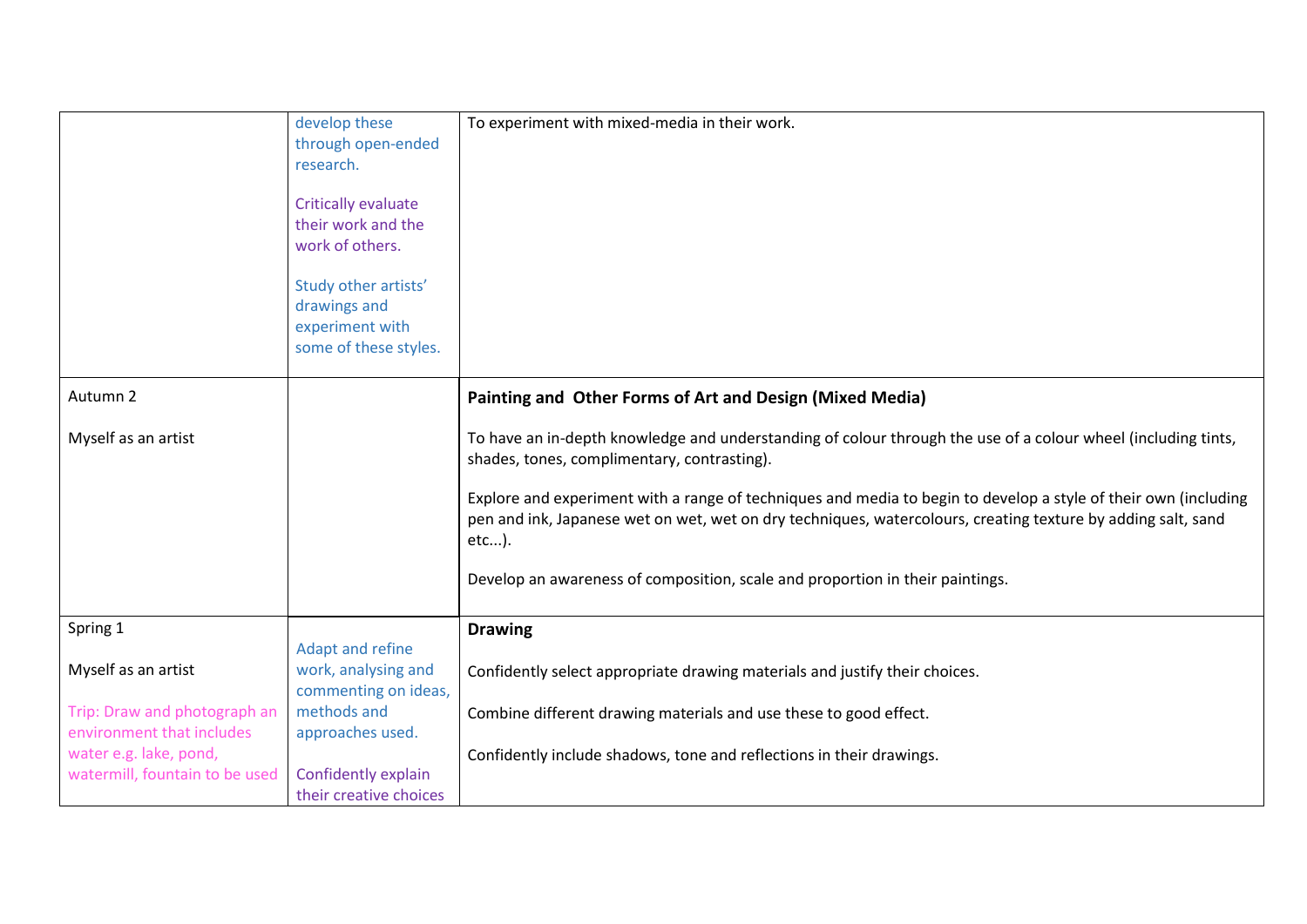| as inspiration for their own           | and discuss the artists | Use perspective in work with confidence and control such as a single focal point, horizon foreground and           |
|----------------------------------------|-------------------------|--------------------------------------------------------------------------------------------------------------------|
| work.                                  | who have influenced     | background. (Focus on foreground, middle ground, background)                                                       |
|                                        | their work.             |                                                                                                                    |
| Learning task: children to             |                         | <b>Painting</b>                                                                                                    |
| create their own seascape,             |                         |                                                                                                                    |
| taking inspiration from artists'       |                         | Use techniques, colours, tones and effects in an appropriate way to represent what they have seen. E.g. using      |
| work and using their                   |                         | watercolours, create brushstrokes following the direction of the water, stippling to present sand, etc.            |
| exploration to develop their           |                         |                                                                                                                    |
| own individual style.                  |                         | Other Forms of Art and Design (Mixed Media)                                                                        |
|                                        |                         |                                                                                                                    |
|                                        |                         | To consider incorporating mixed-media in their work to create texture, and to be able to justify their choice.     |
|                                        |                         |                                                                                                                    |
|                                        |                         | Have the confidence to choose their own media and the tools/elements that come with it e.g. paintbrush size,       |
|                                        |                         | scale of painting, paper size, specific materials to create texture e.g. salt.                                     |
| Spring 2                               |                         | Elements of All: Drawing, Painting, Sculpture and Other Forms of Art and Design (Mixed Media)                      |
|                                        | To explore the arts     |                                                                                                                    |
| Is it art or is it craft?              | and crafts movement.    | To learn a range of craft skills, using a range of media, and consider how they may use these in their own artwork |
|                                        | Compare and             | (e.g. wirework, felting, willow sculpture).                                                                        |
| <b>Trips: Visiting Artists to lead</b> | contrast crafts from    |                                                                                                                    |
| workshops linked to craft (see         | different times and     |                                                                                                                    |
| below)                                 | cultures.               |                                                                                                                    |
|                                        |                         |                                                                                                                    |
| Learning task: Taking into             | Discuss thoughts and    |                                                                                                                    |
| account children's interests,          | ideas about whether     |                                                                                                                    |
| pupils complete workshops              | something is an art or  |                                                                                                                    |
| linked to craft (e.g. wire work,       | a craft, and justify    |                                                                                                                    |
| felting, sculpture).                   | these.                  |                                                                                                                    |
|                                        |                         |                                                                                                                    |
|                                        | <b>Experiment with</b>  |                                                                                                                    |
|                                        | different craft         |                                                                                                                    |
|                                        | techniques, and         |                                                                                                                    |
|                                        | annotate processes      |                                                                                                                    |
|                                        | learnt.                 |                                                                                                                    |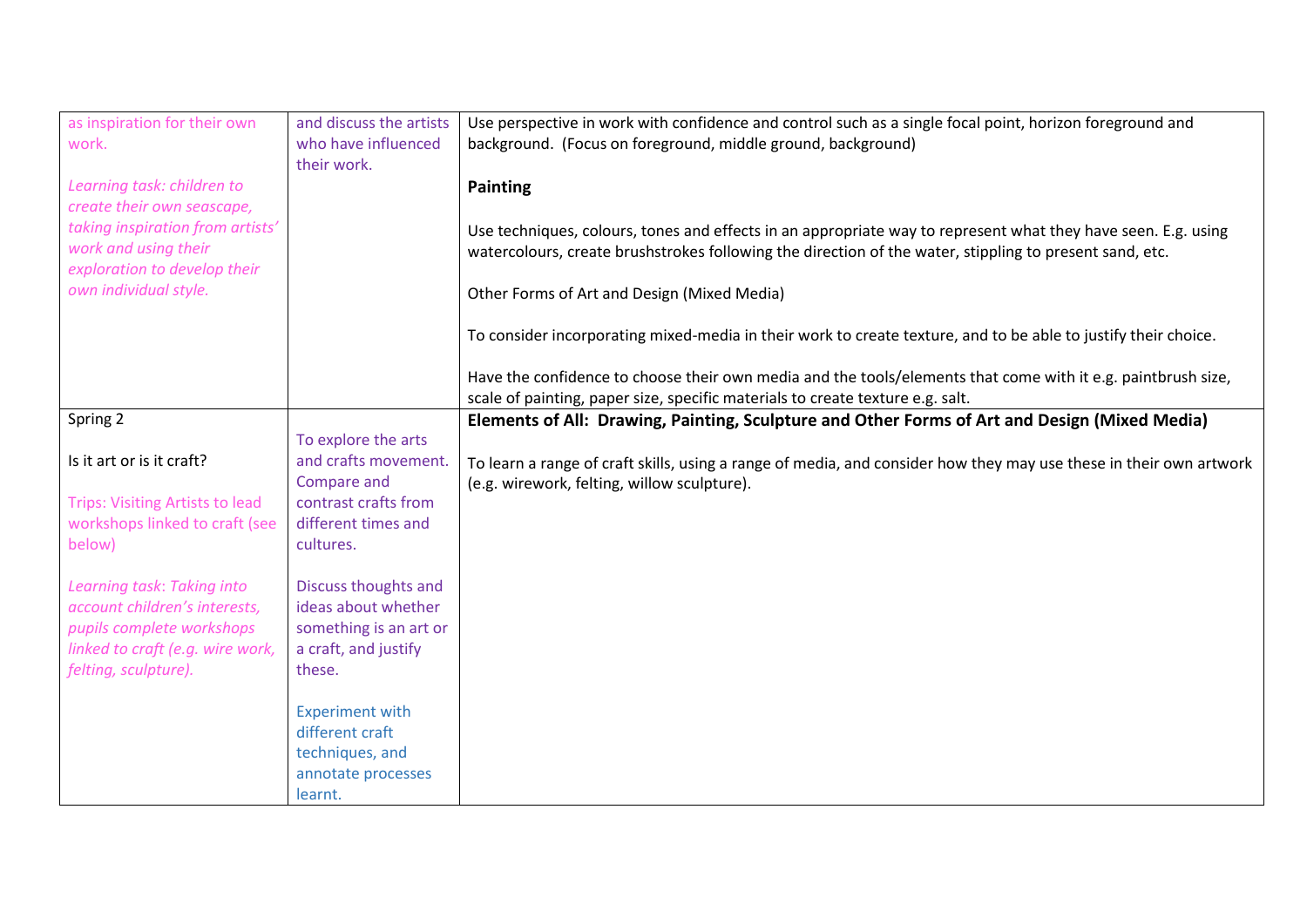| Summer 1                                                      |                                              | Elements of All: Drawing, Painting, Sculpture and Other Forms of Art and Design (Mixed Media)                      |
|---------------------------------------------------------------|----------------------------------------------|--------------------------------------------------------------------------------------------------------------------|
|                                                               | Research a craft they                        |                                                                                                                    |
| Is it art or is it craft?                                     | are interested in.                           | To learn how to fold paper to create a 3D representation.                                                          |
| Learning task: Teach children                                 |                                              | To learn how to knot using different coloured threads to create patterns and shapes.                               |
| a range of new crafts e.g.                                    |                                              |                                                                                                                    |
| origami, jewellery making                                     |                                              | To learn a range of craft skills, using a range of media, and consider how they may use these in their own artwork |
| (knotting), modroc/other                                      |                                              | (e.g. wirework, felting, willow sculpture).                                                                        |
| sculptural material and allow                                 |                                              |                                                                                                                    |
| them to experiment with the                                   |                                              |                                                                                                                    |
| skills learned.                                               |                                              |                                                                                                                    |
|                                                               |                                              |                                                                                                                    |
| Summer 2                                                      |                                              | Elements of All: Drawing, Painting, Sculpture and Other Forms of Art and Design (Mixed Media)                      |
|                                                               | Confidently share                            |                                                                                                                    |
| Is it art or is it craft?                                     | their craft learnt, and                      | To learn to join materials using a range of techniques such as puncturing, wrapping, threading, weaving, and       |
|                                                               | teach others how to                          | knotting to create a 3D form.                                                                                      |
| Learning task: Using the crafts                               | do it.                                       |                                                                                                                    |
| learnt over the unit, children                                |                                              | Apply craft skills learned (wirework, origami, knotting, etc.), consider, and record how they may use these when   |
| consider how they could use<br>these newly acquired skills in | Reflect on how they<br>could use their craft | joining elements in their final design.                                                                            |
| their work. Create an                                         | skills to create a piece                     | To confidently present and verbalise their final design, commenting on aspects such techniques used and sources    |
| annotated design of what                                      | of individual artwork.                       | of inspiration.                                                                                                    |
| they might make. Children                                     |                                              |                                                                                                                    |
| could include samples and/or                                  | Plan out a piece of                          |                                                                                                                    |
| photographs of previous                                       | artwork using craft                          |                                                                                                                    |
| crafts to enhance their design.                               | skills learnt, justifying                    |                                                                                                                    |
|                                                               | choices made.                                |                                                                                                                    |
|                                                               |                                              |                                                                                                                    |
|                                                               | Confidently explain                          |                                                                                                                    |
|                                                               | their creative choices                       |                                                                                                                    |
|                                                               | and discuss the artists                      |                                                                                                                    |